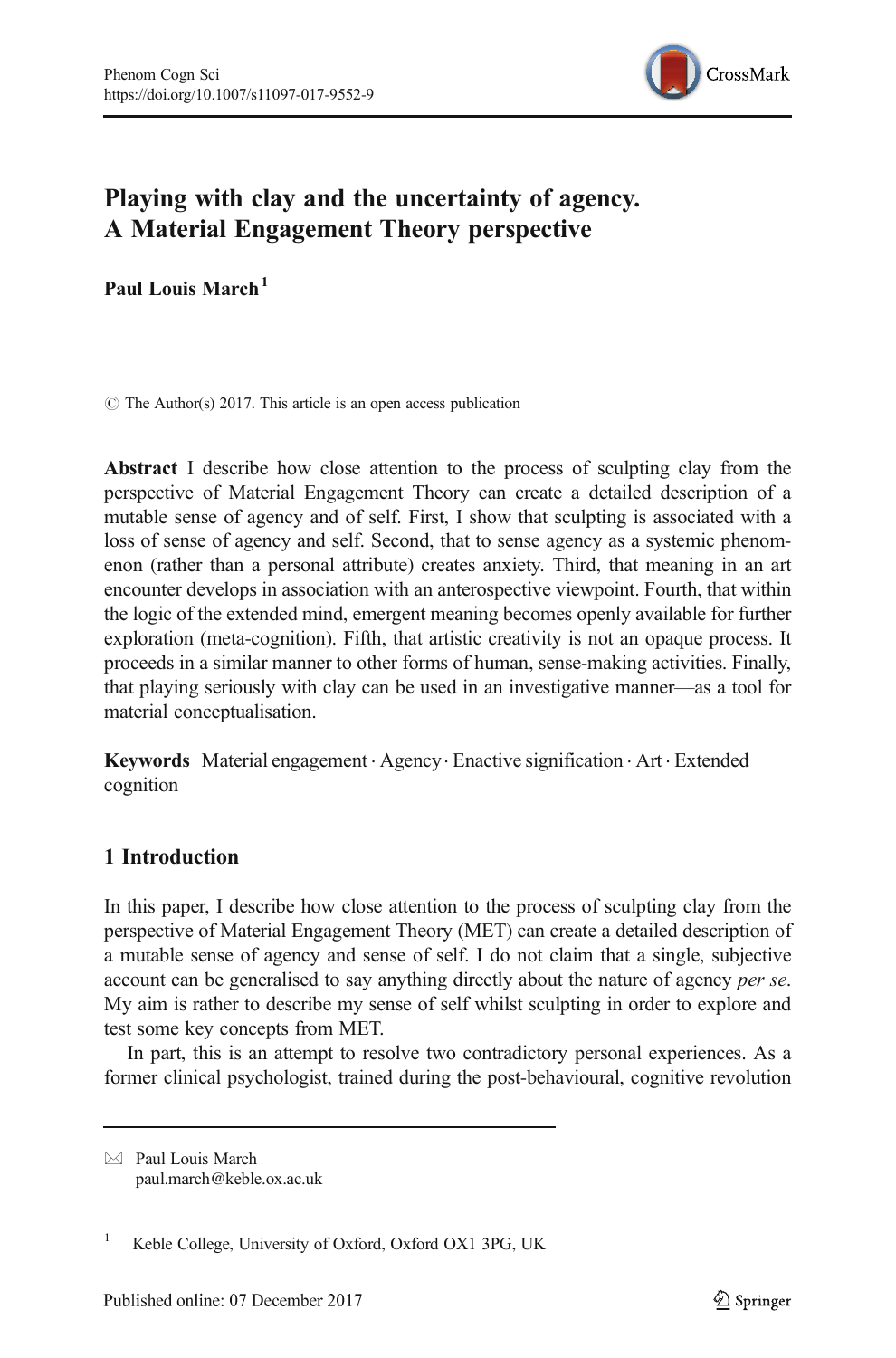and specialising in neuro-rehabilitation, I understood perception to involve the construction of internal representations of the world (e.g. Palmer [1999](#page-17-0) for a full account of this view). I assumed that creativity was explained by the mapping and manipulation of internal conceptual spaces (e.g. Boden [1994](#page-17-0), [2004\)](#page-17-0). And I held agency to be the triumph of mind over matter. "Through cognitive self-regulation, humans can create visualised futures that act on the present; construct, evaluate, and modify alternative courses of action to secure valued outcomes; and override environmental influences.<sup>"</sup> (Bandura [2006](#page-16-0) p. 164). Now a sculptor who works with clay I find these information processing models of the mind incompatible with the process of making. Sculptural forms seem to arise directly from the interaction between my body (eyes, arms and hands) and the clay. It feels like the clay and I create something together.

I will begin by describing how the information processing account determines our view of agency and creativity. I will then consider an alternative formulation using MET (Malafouris [2013\)](#page-17-0). A key aspect of MET is the proposition that sense and form are recursively co-dependent, creating an experience that is unmediated by language what Malafouris  $(2013)$  $(2013)$  $(2013)$  calls "enactive signification". I will explore the importance of enactive signification for art-making using three case studies. By doing so I wish to show first, that on occasions of intense engagement with clay, the boundaries of what I consider to be myself become uncertain or permeable. There no longer appears to be a sharp division between what is me and what is not me. From a MET perspective, we could say that the mind extends to include the clay in its act of plastic deformation. Malafouris refers to this as "Creative Thinging" ([2014](#page-17-0)). But this growing awareness of the mind's plasticity undermines the notion of a stable self. Second, that meaning in an art encounter emerges in association with an anterospective viewpoint. Third, if the brain and the mind do not inhabit the same space; if the mind extends into the world of material things, then the activities of the mind become visible to us. In short, we can see ourselves thinking. (Malafouris [2007](#page-17-0)). Malafouris calls this "metacognition (thinking about thinking)" [\(2013,](#page-17-0) p.77) Fourth, by drawing a parallel between a MET-informed analysis of sculpting and Latour's [\(1999\)](#page-17-0) analysis of scientific advancement I show that making art is not a special case of creativity but proceeds in similar ways to other forms of human, sense-making activities. And finally, by looking carefully at the way sculptures come into being, I want to show that sculpting can be used in an investigative manner—as a tool for material conceptualisation.

#### 2 The hylomorphic model

From Aristotle, we inherit the notion that a thing consists of the matter (hyle) of which it is made and the form (morphe) that matter takes. If form and matter are separated in this way, the creation of new forms requires an active agent to conceive of an idea and then to impose it on passive matter. This view of agency is succinctly summarised by Barandiaran et al. [\(2009,](#page-17-0) p. 370).

The first condition for the appearance of agency is the presence of a system capable of defining its own identity as an individual and thus distinguishing itself from its surroundings; in doing so, it defines an environment in which it carries out its actions.

To illustrate the hylomorphic model, Ingold [\(2010,](#page-17-0) pp. 22–23) describes how the role of the architect has changed since medieval times from one of master builder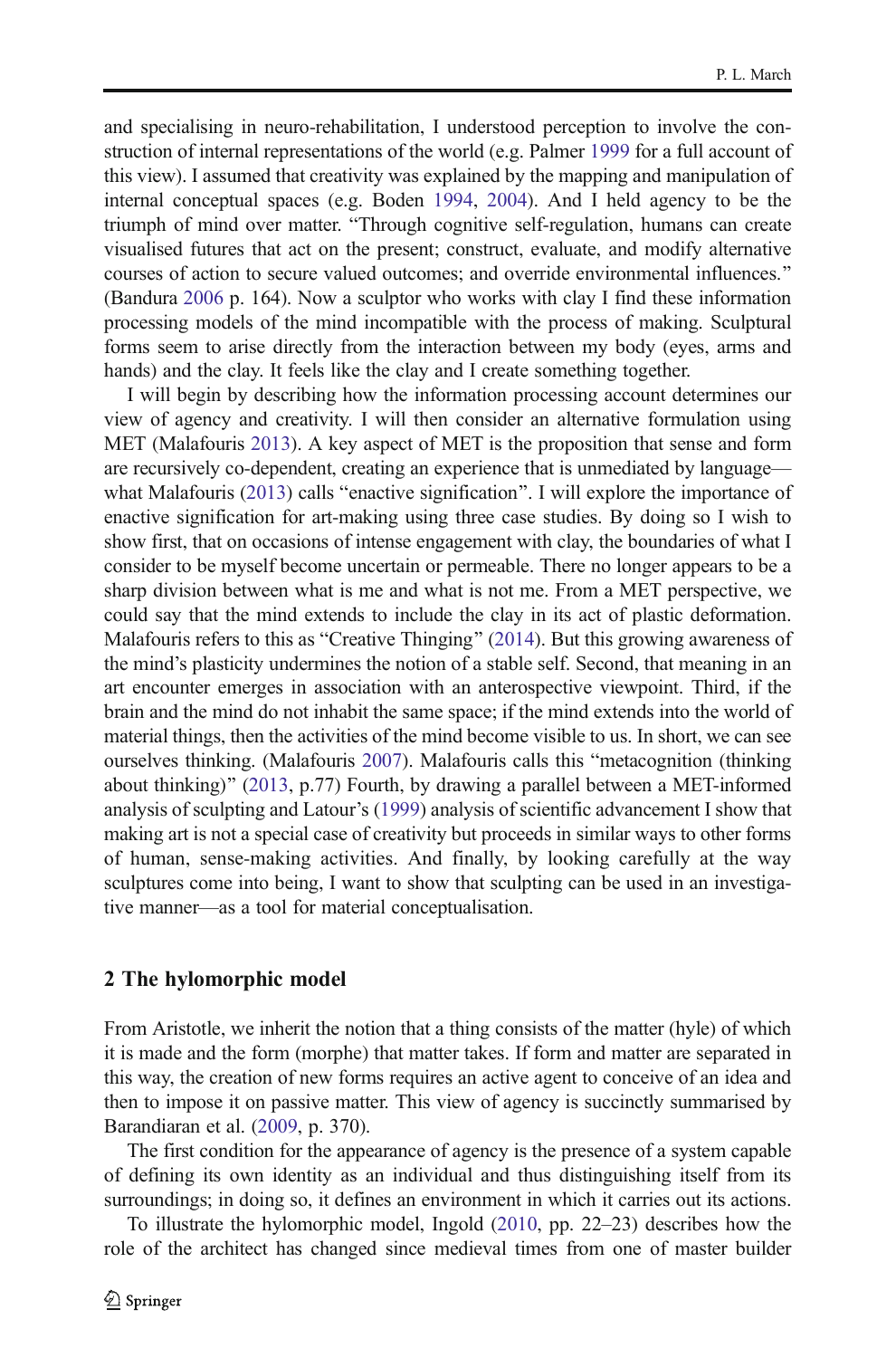working in concert with materials, to becoming an expert in the manipulation of precise but abstract geometrical forms. The true creative locus becomes located in the mind of the conceiver. The doer takes instruction from the conceiver rather than guidance from the material. This view—consistent with Boden—finds its apotheosis in the development of conceptual art. Sol Le Witt, one of the movement's pioneers, described it in the following terms

"In conceptual art the idea or concept is the most important aspect of the work. When an artist uses a conceptual form of art, it means that all of the planning and decisions are made beforehand and the execution is a perfunctory affair." (Le Witt [1967,](#page-17-0) p.79)

But the neat split between important idea and perfunctory execution is blurred if we explore how the planning and decision-making actually comes about. When the contemporary conceptual artist, Damien Hirst recounts the origins of some of his most famous works they turn out to be, not abstract reflections, mechanically rendered into material form, but embedded in the physicality of his artistic practice. Here, for example, he describes the inception of his series of butterfly paintings:

"I was priming a canvas and flies were landing in the paint. I remember thinking—again like an imaginary painter who'd be trying to paint monochromes and insects kept screwing it up and then they became the work. And I thought wouldn't it be brilliant if they were butterflies. So, the by-product of something horrible happening—like an insect in the paint—became a great thing." (Hirst [2012,](#page-17-0) 15–15.30 mins)

If we go beyond conceptual art into the milieu of art in general, the hylomorphic model appears even more unlikely. Here is how Francis Bacon attributes agency and creativity.

BI foresee it in my mind, I foresee it, and yet I hardly ever carry it out as I foresee it. It transforms itself by the actual paint… I don't know very often what the paint will do and it does many things much better than I could make it do.^ (Sylvester [1975,](#page-18-0) p. 16).

Returning to Barandiaran and colleagues, they concede that the neat agentenvironment split that they propose is challenged by questions of co-dependence between the two.

BHow does niche construction (for example) relate to agency? Should those environmental features that recurrently depend on the agent be considered as part of the agent? What is the status of tools as mediators between agents and environments?" [\(2009](#page-17-0), p. 381.)

One solution to the dilemma is to take a more reciprocal view of agency and extend and distribute it throughout the environment. This is essentially the position taken by Gell and Latour. In brief, Gell [\(1998](#page-17-0)) proposed that we exhibit primary agency and the materials we use derive a secondary agency from our interactions with them. Gell suggests that the act of making something breathes agency into it. This, in turn, influences the development, culture and lives of humans.

For Latour (e.g. [1996\)](#page-17-0) the world contains the constant potential for the formation of networks of action between humans, artefacts, things, ideas and cultural constructions. Agency emerges only when these elements come together to form actual networks and becomes distributed symmetrically across those networks.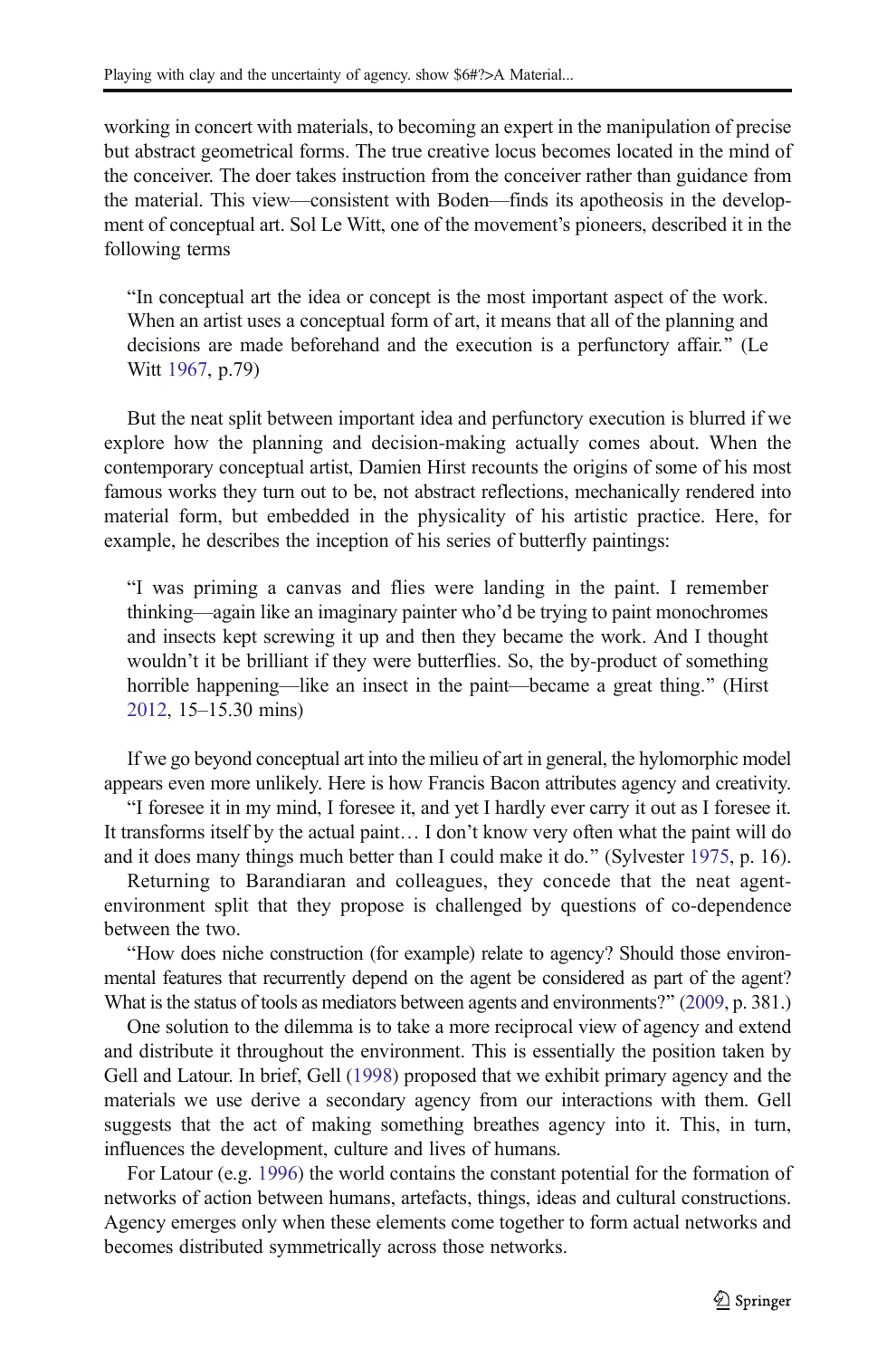Ingold has questioned the value of agency as a concept, ([2010](#page-17-0), [2013](#page-17-0)) pointing out that the approaches of Gell and Latour perpetuate a linear model of causality in which, irrespective of the nature of the agent, action is divided into cause and effect. I am not sure the criticism is warranted in the case of Latour who sees agency as an emergent property of a network in formation rather than something to be partitioned. Both Latour and Ingold wish to reunify the act of creation first by changing "form" and "matter" from nouns into verbs—"forming" and "mattering"; and second, by suggesting that each engenders the other. This dynamic ontological position in which agency does not exist independently of action is similar to that proposed by MET.

### 3 Material Engagement Theory

Developed within an archaeological context by radically re-framing the ontological status of artefacts, Malafouris [\(2013\)](#page-17-0) describes how things and thinking are related. Instead of using a stone axe, for example, as a clue to the structure of the mind of Palaeolithic man, Malafouris suggests that we view the axe as an active and indispensable part of the cognitive architecture of the maker. And rather than seeing creation as the imposition of a preconceived internal image onto a lump of flint (as with hylomorphism), he proposes that the materiality of the flint not only actively shapes a specific tool but is ontogenetically and phylogenetically inseparable from the mind and body that made it. (Malafouris [2013,](#page-17-0) [2015](#page-17-0)).

As with Ingold and Latour, the fundamental shift here is away from perceiving artefacts in terms of forms and shapes, and towards experiencing them as a series of gestures and actions – what Malafouris calls, "the hylonoetic field of human becoming" [\(2014](#page-17-0) p. 142). Not only does this mean that we humans literally have a hand in our own ontological development but this development is visible to us in the interactions between our hands and the materials in front of us. By taking notice of the unfolding action, we take a meta-position with regard to our experience of the world. With regard to thinking, Malafouris  $(2013, p. 77)$  $(2013, p. 77)$  $(2013, p. 77)$  calls this "metacognition (thinking about thinking)^ Taking a meta-position can apply equally to feelings. Malafouris ([2014](#page-17-0)) notes that the interactions between potters, the clay and the wheel are expressed as a "feeling of and for clay". Here the word feeling means something different from its normal use in day-to-day language. A feeling is typically understood to be a consequence of something, e.g. "I feel sad and upset because you rejected me." But in the context of engaging with clay, a feeling is an expression of the dynamic co-created energy of the ongoing activity of modelling. The work of sculpting proceeds with a "feeling of and for clay" which emerges in the activity between my hands. The feelings are simultaneously both conceived and experienced by this manufacturing system. In addition, they are available for examination. I want to call this "meta-emotion" (having thoughts and feelings about feelings).

#### 4 Enactive signification

From the perspective of understanding art-making, perhaps the most important aspect of MET is its reformulation of the relationship between things and meaning.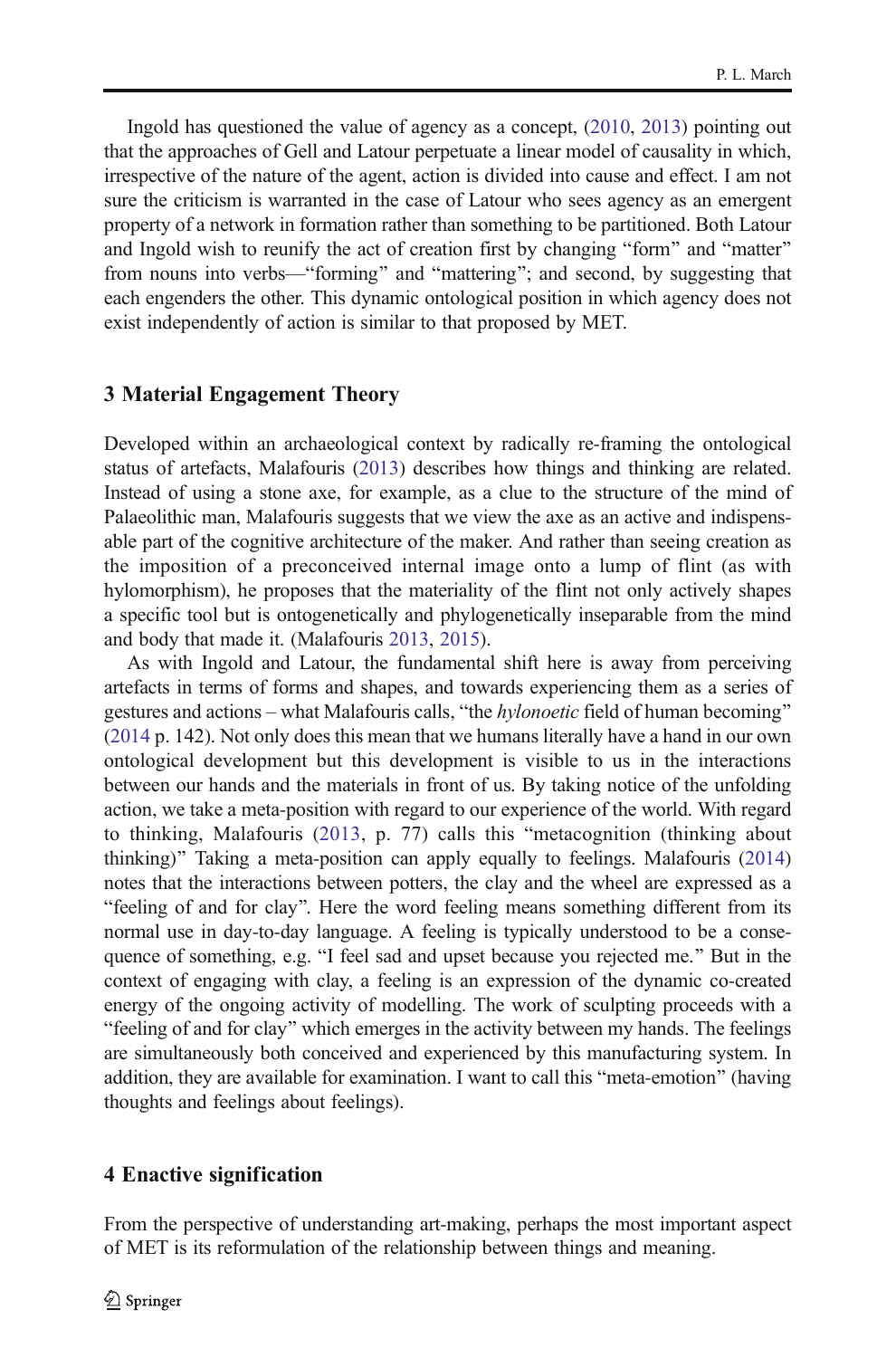Malafouris [\(2007,](#page-17-0) [2013\)](#page-17-0) uses the cave paintings of Chauvet to question the notion of representation and to demonstrate that there is nothing about a painting of a rhinoceros that should lead us to assume that it is standing in for a real rhino in the way the word "rhinoceros" does.

"To say that a painting from Chauvet "resembles" or "looks like" a rhinoceros does not necessarily imply that the painting also represents a rhinoceros in a conceptmediated manner…I am not questioning that the picture can be taken as evidence of seeing a rhino; I am, rather, questioning that it can be taken as evidence of a consciousness that represents or stands for something to be found beyond the depicted thing itself."  $(p. 199)$ .

Malafouris [\(2013,](#page-17-0) p. 90) refers to the translation of material expression into language as "the fallacy of the linguistic sign". In art appreciation, it is this automatic, unnoticed transformation that prompts questions such as; "What does this sculpture mean?" or "What are you trying to say?". Such questions reveal the agency of representation to be linear, unidirectional and retrospective—brought about by the division of the world into stimulus and response. Malafouris' contention is that material signs are not symbols that represent or stand in for a concept. Rather, the concept is conceived at the moment of materialisation. The signifier and the signified arise simultaneously. Malafouris  $(2013, p.99)$  $(2013, p.99)$  $(2013, p.99)$  calls this "enactive signification". With this view, art is liberated from its representative role. It can no longer be held up to the world as a mirror. Art becomes simultaneously part of the world and an expression of the world.

# 5 Playing with clay

Over the last 3 years two tonnes of clay have passed through my hands, taking on various shapes and sizes before being heated to around 1200 °C. I mention the weight of the clay and the temperature of the kiln to emphasise that what I will go onto say about experience is related to physical and material transformations. The physicality of sculptural experience can be felt by comparing two different clays: stoneware and porcelain. Metaphorically speaking, stoneware is dynamic, generous and forgiving—confident in its plastic potential. Porcelain is intransigent and full of inertia. With porcelain, the act of creation and the outcome of the engagement with my hands take place within boundaries set by the clay's limited elasticity and excessive friability. Sculpting with porcelain is a tense negotiation.

Before continuing I want to describe why I think "playing" is a good word in this context. Memories of playing as a child and my experiences of making clay sculptures bear certain strong similarities. Playing, like making sculptures, is a way of exploring the world in which, within the constraints of the game, the signification of things is enacted in unusual and metaphorical ways. Like creative thinging and unlike traditional theatre, play does not reach for a resolution. Like creative thinging, time and space are brought under the command of the game and expand or contract according to the requirements of each playful moment. Like sculpting, I can accept the incompleteness of play even as I am lost in the act of make-believing.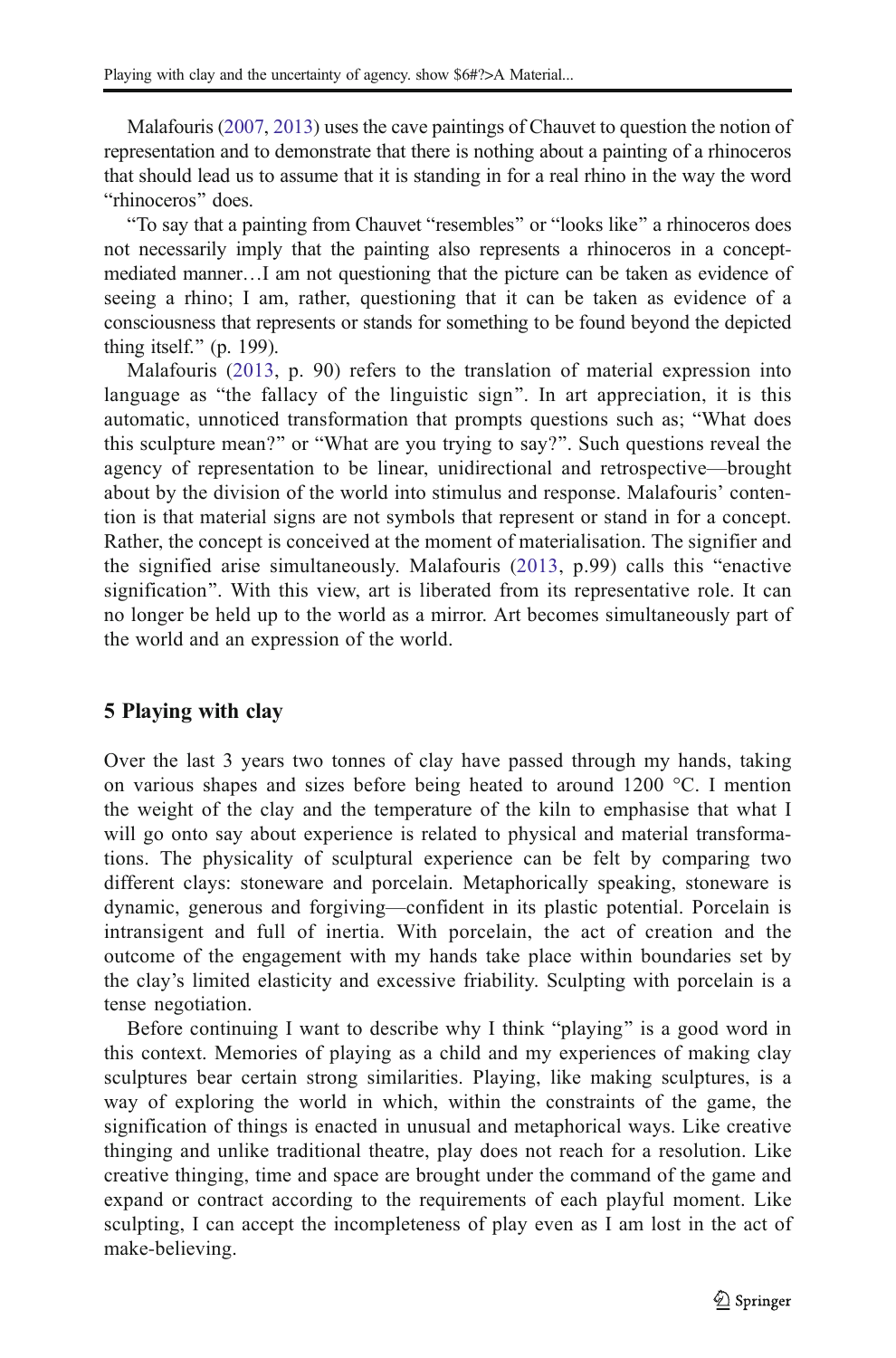I will now present three examples of playing with stoneware in order to explore how sculpting clay also traces its own actions.

## 6 The Substantia Inomminata series

Here are three possible ways of describing how this series of sculptures (2013) came into being.

- (i) For 9 months, I took lumps of clay, pushed them together, pulled bits off, squashed them and coaxed them into changing their form.
- (ii) For 9 months, lumps of clay pushed against my hands and each other, coalescing and fragmenting, taking and changing form.
- (iii) For 9 months, lumps of clay and my hands danced together in response to shapes left in the clay by previous dances.

There are many more versions of what took place during those 9 months. But simply comparing these three demonstrates how description defines agency. Each description is validated by changing either the perspective or the starting point of the narrative. Let us call the first description the normal (hylomorphic) one: human agency as it is mythologised. The second, whilst not explicit, is difficult to read without concluding that the author was an animist. The third has the metaphorical ring of an artist's reflections. It is not as troubling as the second because the existence of metaphor allows us to believe that the artist thinks that s/he remains the agent.

Giving an account of what it is like to play with clay is not going to be easy. Even "playing with clay" as opposed to "reacting to form" defines both the doer and the done-to. Part of the problem, as Ingold notes [\(2014a](#page-17-0)), is linguistic. We are obliged by language to divide the world into active and passive elements. Ingold refers us to the work of linguist Benveniste:

B…in the history of the Indo-European languages the active/passive opposition emerged through a decomposition of what ancient Greek grammarians called the 'middle voice'. It was this decomposition that put agency, as it were, out in front, separating the doer from the deed. In the middle voice, by contrast, the doer remains inside the process of his doing; "he achieves something", writes Benveniste, "which is being achieved in him" (Benveniste [1971](#page-17-0), p. 149).

In the absence of a middle voice I will sometimes make recourse to metaphor. In order to speak without prejudice, it is sometimes necessary to ascribe life-like qualities to inanimate clay.

The Substantia Inomminata series (Image [1](#page-6-0)) was an attempt to create highly structured yet perceptually indeterminate forms in order to explore the extent to which structure and indeterminacy can co-exist. The aim was to arrive at a tight, coherent sculpture that gave the impression that there was something to recognise without it ever settling into an acceptable thing in the eye of the beholder. We might call this overarching aim a "prior intention". But as Malafouris argues [\(2008a,](#page-17-0) [b,](#page-17-0) [2011,](#page-17-0) [2013\)](#page-17-0), if we take context into account, in this case a series of antecedent projects,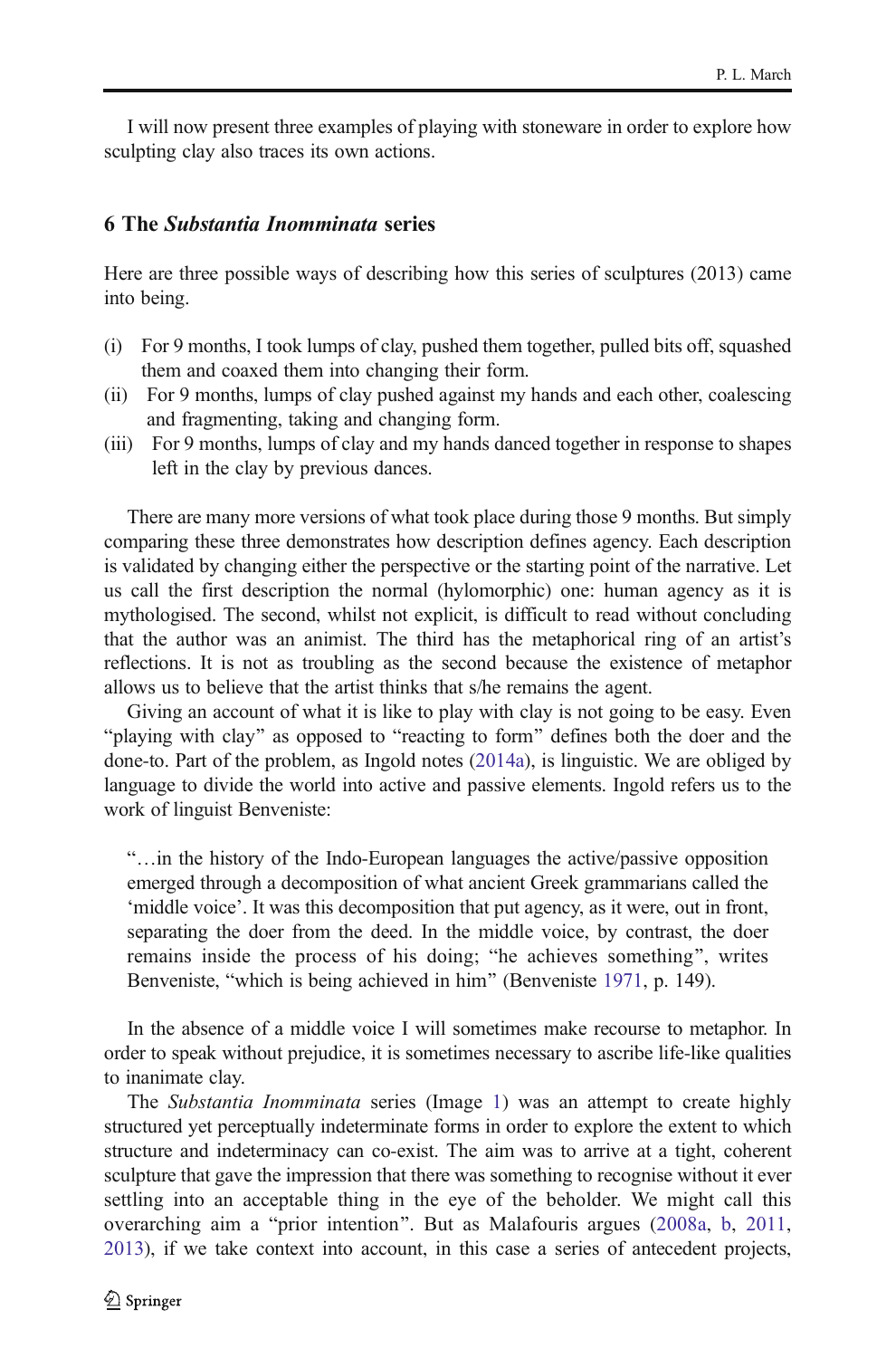<span id="page-6-0"></span>

**Image 1** Substantia Inomminata IV (2014)  $0.35 \times 0.35 \times 0.25$  m. (For the whole Substantia Inomminata series, see [www.paul-march.com/section/403550-substantia-innominata-series.html](http://www.paul-march.com/section/403550-substantia-innominata-series.html))

prior intention becomes embedded in prior action—what Gallagher and Miyahara  $(2012)$  call "enactive intentionality".

The simultaneous development of structure and indeterminacy requires a particular sort of awareness, which I will discuss later in relation to the poet, Keats's notion of 'Negative Capability'. For the moment, it is enough to say that this awareness involves two, related tasks. The first is the usual one of sculpting during which a lump of clay and I engage in creative thinging. The second involved paying attention to the emergence of agency and the intentional origins of sculpting. Defined thus, sculpting becomes an act of participant observation "...knowledge...consists not in propositions about the world but in the skills of perception and capacities of judgment that develop in the course of direct, practical, and sensuous engagements with our surroundings. "(Ingold [2014b,](#page-17-0) p. 387). Milner ([1950](#page-17-0)) calls this process of realisation though doing "contemplative action. The act of monitoring makes explicit a metacognitive/ meta-emotive position that is implicitly present in exploratory art-making. As Malafouris  $&$  Koukouti, put it, "The feeling of and for clay designates, on the one hand, the experience of absorption in and submission to the material, and on the other the parallel active exploration of an ongoing improvisation with the material." (Malafouris and Koukouti [2017,](#page-17-0) p. 297).

The requirement to pay attention to the emergence of agency had a profound effect on me. The emerging Substantia Inomminata sculptures challenged the ubiquitous separation of the world into nature and culture. The strange, developing shapes paradoxically suggested that they could also have been thrown up by a process of ossification, fossilisation or non-human, animal activity. The act of monitoring blurred the distinction between my repetitive movements and so-called natural phenomena such as, bees making nests or plants growing leaves. Others have had similar Damascene experiences. For Bennett [\(2010](#page-17-0) pp. 4–6) a chance encounter with some debris in the street lead her to experience the vibrancy of matter. Renfrew [\(2003](#page-18-0)) describes how he positively reappraised a Richard Long installation (Chalk Line, 1979) when he remembered a particular archaeological dig. His re-evaluation recursively convinced him to see his own, experiential reactions during excavations as an integral part of archaeological exploration. For these authors, as for me, a material encounter created a new ontological experience.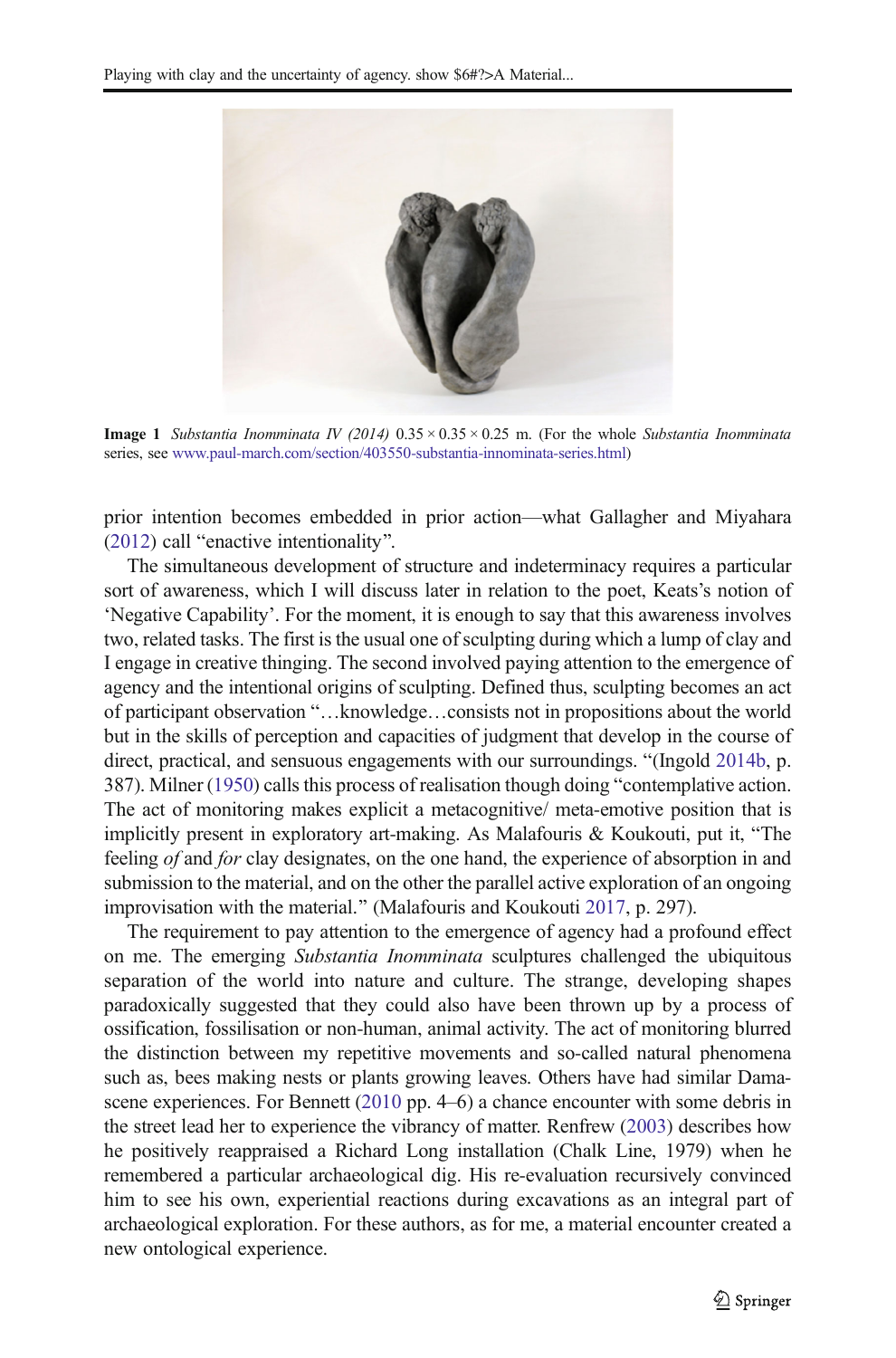Hogan and Pink [\(2010\)](#page-17-0) and Renfrew ([2003\)](#page-18-0) suggest that art does not resolve anything. It replaces certainty with doubt. It was certainly the case here. Contemplative action called into question, not only the nature-culture distinction, it was also dismantling my sense of self, replacing it by the notion that I was a typical brain and body, following the laws of the universe like any other system—organised by the universe like everything else. In this state, language becomes less important—unnecessary or even unhelpful. I am reminded of Humphrey's [\(1998](#page-17-0)) paper in which, by comparing the cave art of Chauvet and Lascaux with the drawings of Nadia, a young autistic girl, he argues that the symbolic nature of language interferes with direct visual experience. For example, at certain moments during sculpting, my sense of self is aphasic. I do not mean that I have lost the capacity of language, rather language ability is not co-opted into my sense of self. We can understand this strange state of affairs by sidestepping the assumption that it is the self that determines the morphology of artistic activity and considering instead the view that it is the arc of activity itself that constructs a transient sense of self adapted to the task at hand (see also Malafouris ([2008a](#page-17-0), [b](#page-17-0)) notion of tectonoetic awareness).

The clay-in-formation felt like it was both of the world and of me. The boundaries of my haptic self expanded to include the changing clay form and became indistinct, making it difficult to distinguish me from not-me. My eyes however lagged, still tending to see the clay as something beyond me. Hodder ([2012](#page-17-0)) presents a view, originally formulated by Alois Riegl, that the history of art from ancient Egypt to late antiquity is characterised by a change in the primary mode of perception from haptic to visual. This view implies that the contemporary prohibition on touching art creates inflexible boundaries between people and art, leading to an impoverished experience.

Pink ([2011\)](#page-18-0) suggests that the five senses are not biological givens but constructs that define perceptual limits. If taken separately, each sense presents a different world view. She goes on to describe how alternative or amalgam senses might be constructed—a sense of freshness, for example. Likewise, Bäckström (see Fors et al. [2013\)](#page-17-0) provides descriptions of multimodal perception in skateboarders. When sculpting, the senses of touch, movement and proprioception become effectively inseparable. Modalities and experience are blended and it becomes impossible to act uni-modally.

Hodder [\(2012\)](#page-17-0) describes how, in Hegelian terms, a subject becomes aware of his/her existence by becoming aware of things that s/he is not. It is the perception of things beyond the self that creates the sense of self. According to Bion [\(1967\)](#page-17-0), the capacity to think co-evolves as the self separates from the world. Winnicott ([1953](#page-18-0), [1960\)](#page-18-0) adds that the development of this thinking-self is provoked by the frustration of need. This is like Dewey's view, "Not without resistance from surroundings would the self become aware of itself" (Dewey [1934](#page-17-0), p. 62).

For Thompson, the construction, maintenance and regeneration of boundaries (autopoiesis) is the hallmark of living things. "A physical autopoietic system, by virtue of its operational closure, gives rise to an individual or self in the form of a living body, an organism."  $(2004, p. 387)$  $(2004, p. 387)$  $(2004, p. 387)$  The sensational quality of the world is determined by the quality of these boundaries and the nature of the interactions that take place across them. The separation of organism from its environment in turn gives meaning to elements in that environment. Thompson uses bacteria as an example. The sensing capacity of bacteria transforms the molecule sucrose into food. In a positive cycle having a sensation reinforces the sense of self. Thompson equates this emerging quality of lived experience with the mind.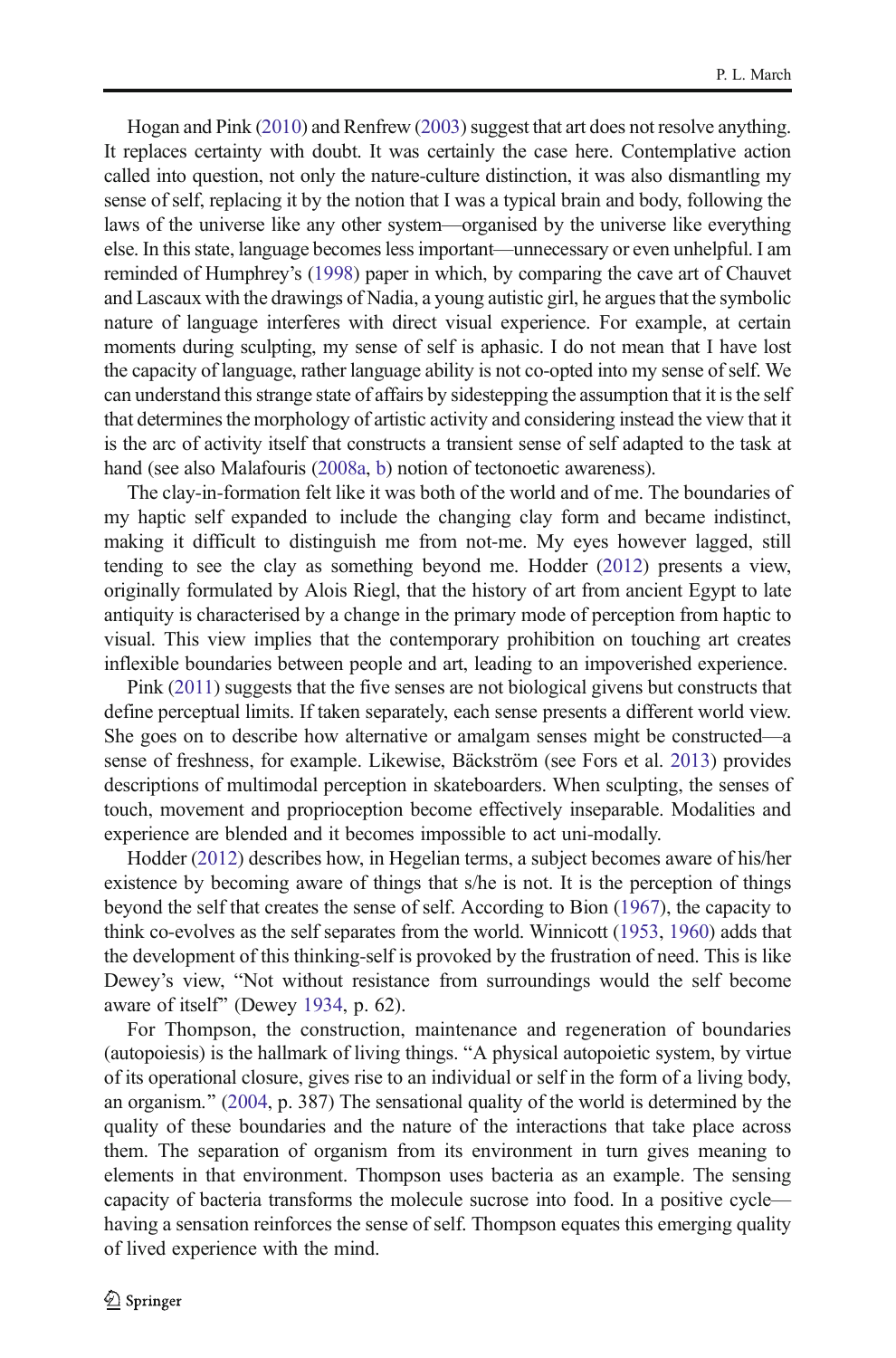Thompson's formulation (as with Barandiaran et al. [2009](#page-17-0)) implicitly assumes that the body and the mind share the same boundary. Not so for Dewey. "The epidermis is only the most superficial way of indicating where an organism ends and its environment begins…there are things outside that belong to it…that must be taken possession of if life is to continue... whether the pen of the writer or the anvil of the blacksmith."  $(1934, p. 61)$  $(1934, p. 61)$  $(1934, p. 61)$  Likewise, if we follow the logic of Clark and Chalmer's [\(1998\)](#page-17-0) extended mind hypothesis, the self also becomes mutable, determined by the material culture that makes up the sensing mind at that moment—the swinging of an axe, the panning of a video camera or the pressure of clay against the palm. Malafouris refers to this continual un-ending reconfiguration and resampling of a plastic mind within a plastic culture as "Metaplasticity".  $(2015, p. 358)$  $(2015, p. 358)$ .

Metaplasticity undermines any notion of a complete, finished mind or self. My contention is that the plasticity of clay helps to exposes the metaplasticity of the mindmaterial relationship in a way that is less accessible with other materials. When modelling clay, my sense of agency becomes inseparable from the changing form of the clay—the mental and the physical become blended. I watch, feel, smell and participate in an uncertain and unpredictable, physical process. When fully engaged in modelling I get a sense from the clay of the form it is about to take at the moment it takes it. It seems like the act of creation pushes the present into the future. It is like searching for an interesting pebble on the beach. Without a preconceived idea, I imagine the pebble only as I find it. In Hodder's complementary description, the pebble draws the human towards it:

B…the object pebble has been made a thing, it has been connected to humans by the process of gazing, noticing, recognising, comparing…It is the human that has been added to the pebble..." ([2012](#page-17-0), p. 24)

Derrida refers to a similar process when he talks of how the drawing hand overtakes the thinking head, the hand does not re-present an internal image, "it traces its own actions.^ ([1993](#page-17-0) p. 4).

While this is exciting, the level of uncertainly created by the unstable sense of self also provokes anxiety. The artist Markus Karstieß (unpublished interview, March [2015](#page-17-0)) refers to the need to accept this state of uncertainty and the unsettling sensation that accompanies it.

B…if you work into the open field it's like walking up…stairs and you think there is a fifth stair coming and there isn't and you step into this nothingness and this is the feeling that you have…this is what I think we should work towards when you want to succeed in creating a new artwork..."

Keats  $(1817)$  $(1817)$  $(1817)$  called the ability to withstand uncertainty "negative capability... being in uncertainties, mysteries, doubts, without any irritable reaching after fact and reason.<sup>"</sup> Bion ([1970](#page-17-0)), p. 125) subsequently used 'Negative Capability' in a psychoanalytic context to describe the capacity of the analyst, during a session, to tolerate the anxiety arising from not-knowing and to resist transference and counter-transference pressure to bring ambiguity to an end by introducing false certainties. Bion's understanding of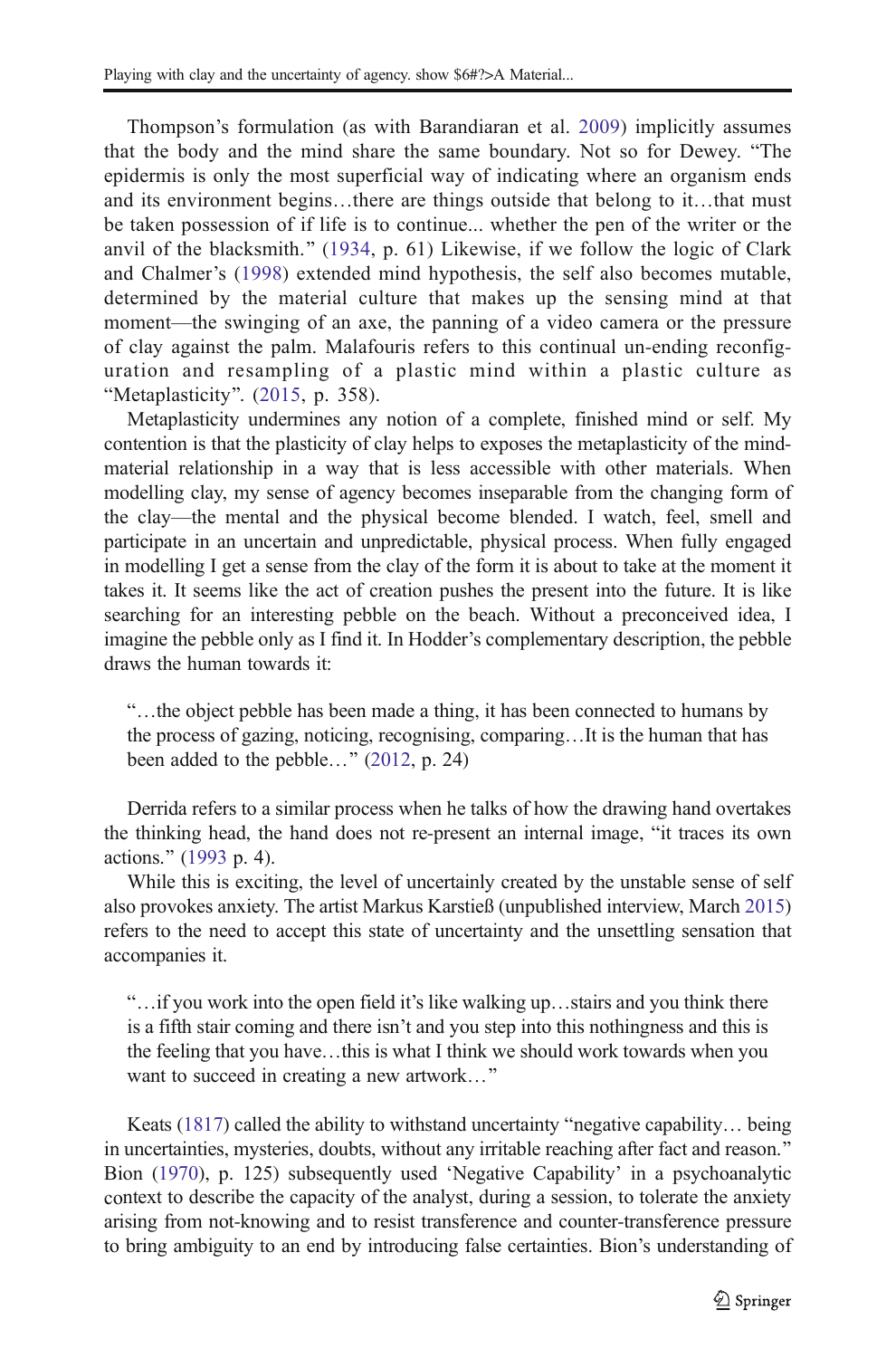'negative capability'serves as a good description of what it is like to tolerate the anxiety related to these emerging sculptures.

Karstieß (March [2015](#page-17-0)) talks about the discomfort viewers felt in front of his series of ceramic sculptures, "Fetishes"<sup>1</sup>;

"... people are very disturbed by the *Fetishes* and I think that it is because... they look at the sculpture and they have no idea of what that could be—it's not really a puppet, not really figurative, but it is a bit figurative, not really abstract...They don't know what it is but they know it has something to do…with themselves as being a human... so they are disturbed because they don't know..."

The visitors to the Substantia Inomminata (2014) exhibition were similarly disturbed by the indeterminate nature of the works. Somewhat anxiously, they explored each sculpture seeking a resemblance to something known. Almost all searched for a name for each sculpture and showed visible relief when they came up with one. Naming may play a dual task in the viewer's attempt to engage materially with these indeterminate works. Naming translates an uncomfortable expressive experience into a more manageable designative one (Malafouris [2013](#page-17-0), p. 96). But naming may also be the linguistic expression of a process of enactive signification in which associative connections are made between an unfamiliar material sign (the sculpture) and more familiar, pre-existing concepts—a womb, dolphin, radiator etc. This is not to say that the sculpture came to represent a womb. Rather, there was a moment when a phenomenological feeling of "wombness" emerged from the beholder's engagement with a sculptural form which was neither a womb nor a symbol of one (Image [1\)](#page-6-0). Malafouris refers to this process as "metaphoric projection"  $(2013, p. 102)$  $(2013, p. 102)$  and proposes it as a way in which conceptual possibilities can become substantiated. Significantly, there is no role for the imagination in metaphoric projection. It is a creative, physical/ mental act that happens, not in the head, but in the unfolding of the world.

#### 7 The Matrices series

I want to explore further the mutable sense of agency and of self by describing the making of another series, *The Matrices* (2016). These sculptures were created by the repetitive addition of diagonally intersected cubes. This would normally create an everincreasing cuboid form but, in some places, an edge or a diagonal was made shorter than it should be, causing a deformation. I am interested in the nature of the disruptive agency that brings about this deformation.

*Matrix 1* took the predictable form of a symmetrical cuboid structure during the first 12–16 h of work. Thereafter, while continuing to grow cube-by-cube, it started to become asymmetrical. (see Image [2\)](#page-10-0) This deviation did not come as a surprise to me because I was intimately implicated in the action. And yet I had little sense of agency.

During the next 30 h of work, the sculpture took on an increasingly organic form despite its basic geometric structure (see Image [3\)](#page-10-0). To make the cuboid subcomponents my hand/body/eye gestures needed to be exact and deliberate. In contrast to the

<sup>1</sup> [www.karstiess.com/index.php?/work/fetish/](http://www.karstiess.com/index.php?/work/fetish/)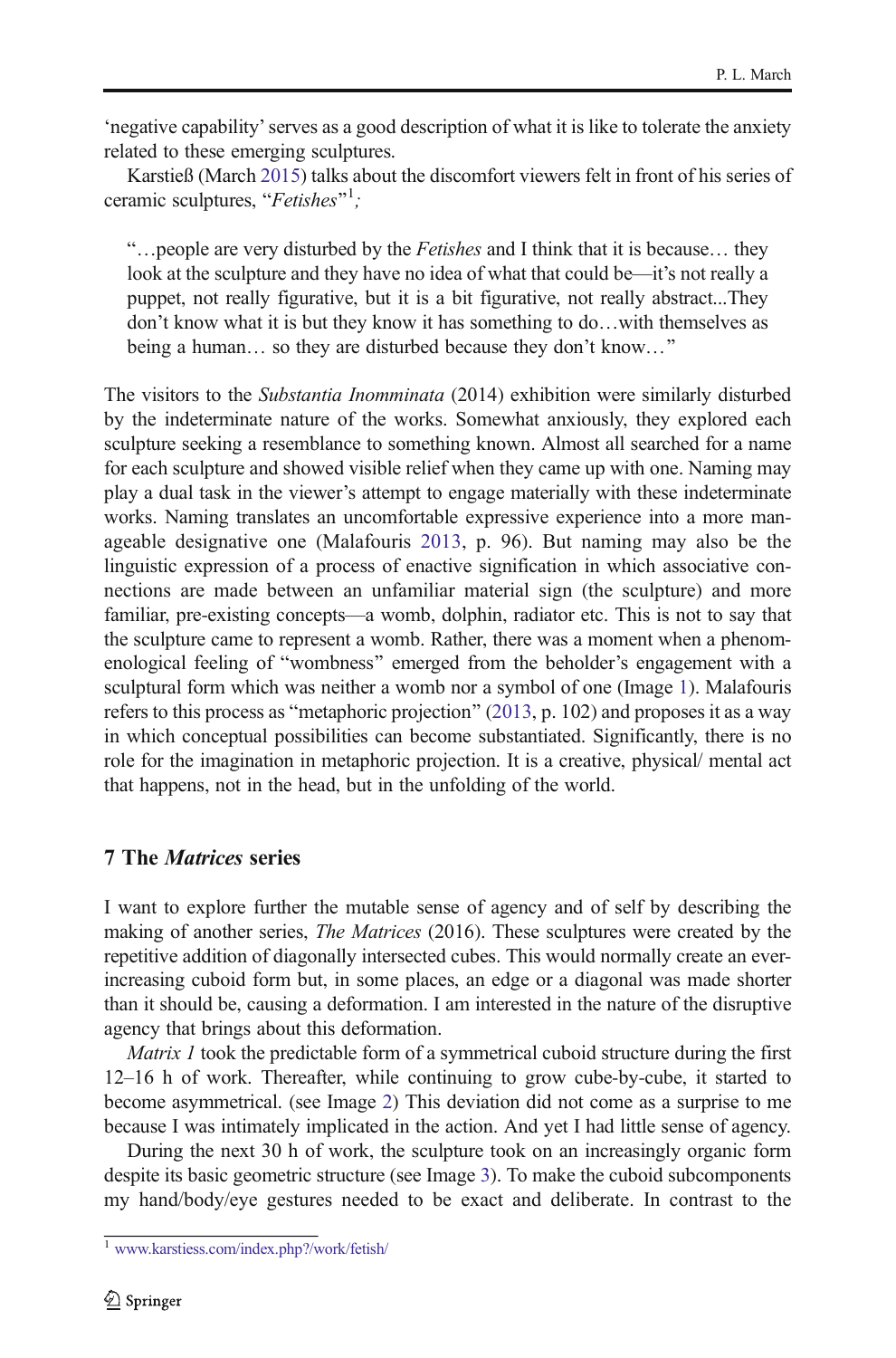<span id="page-10-0"></span>

Image 2 Matrix 1, showing asymmetry

Substantia Inomminata series, making the Matrices was like working in slow motion. Smooth, sculpting gestures were replaced by a cube-by-cube freeze-frame advance. There was a stark contrast between these regular, precise and invariant gestures and the increasingly chaotic growth of the work-in-progress. Despite the chaos, there was rarely any doubt about where the next cube was to be placed. It was decided from within the hands-eye-clay-sculpture system. (See Image [4](#page-11-0) for finished piece).

The dexterity of the cube-making gesture came from having repeated it hundreds of times during a previous project. Dow ([2017\)](#page-17-0) suggests that such continuous and expert bodily gestures contain an implicit awareness of self. There was certainly a mild sense of mastery that went with these gestures. Indeed, it was quite disconcerting to experience purposeful action in the absence of a sense of personal agency. Malafouris  $(2014, p. 151)$  $(2014, p. 151)$  refers to such paradoxical situations as "the sense or consciousness of making in the absence of telos (in the sense of a complete given)" I



Image 3 Matrix 1, The beginnings of organic development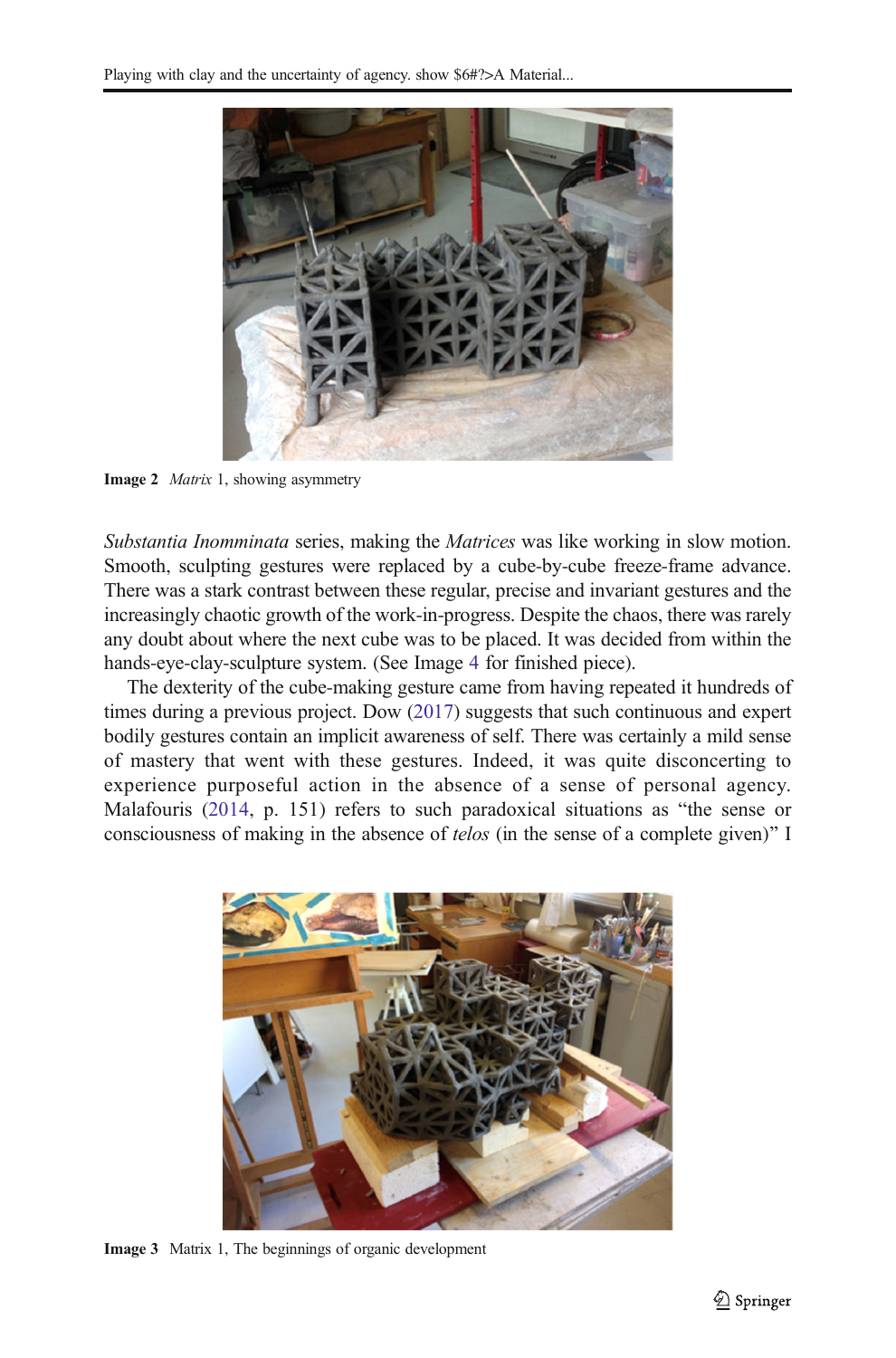<span id="page-11-0"></span>

**Image 4** *Matrix 1* (2016)  $0.6 \times 0.25 \times 0.25$  m

felt a clear inclination to bring forth form from clay but I do not think it is accurate to describe it as *my* inclination. It was something I was a part of.

To be engaged purposefully in unintentional activity reminds me of Bateson's notion of "The Double Bind"—an injunction to comply with two contradictory commands [\(1973](#page-17-0), pp. 142–9). Bateson positively connoted delusional madness as a creative response to the trap of a double bind. With the Matrices, the injunctions are imposed, not within the troubling confines of a disturbed family, but in the calm of an artist's studio. Nevertheless, the anxiety the injunctions provoked was real in terms of the perceived threat to the self. For Milner, painting was associated with similar emotional turmoil. "In one part of the mind, there really could be a fear of losing all sense of separating boundaries... in fact a fear of going mad"  $(1950, p. 16)$  $(1950, p. 16)$  $(1950, p. 16)$ . I therefore think it is useful to consider these injunctions from Bateson's perspective. The sculptural substantiation of the crazy premise—to engage purposefully in unintentional activity makes it conceivable. The clay ignores the fact that the two injunctions are linguistically inconsistent and illogical and goes on to take a physically coherent form anyway. There is certainly a tension in the sculptures between structure and indeterminacy (Substantia Inomminata series) and form and deformation (Matrices). But the tension is incorporated and stabilised in the making. The clay, working in concert with my hands, acquires an enactive sense of material agency that bypasses the simultaneous affirmation and denial of personal agency that is the lot of the linguistically formulated double bind.

Until now I have emphasised the anxiety associated with the dissolution of self and the uncertain sense of agency. But there is also an exhilarating feeling of integration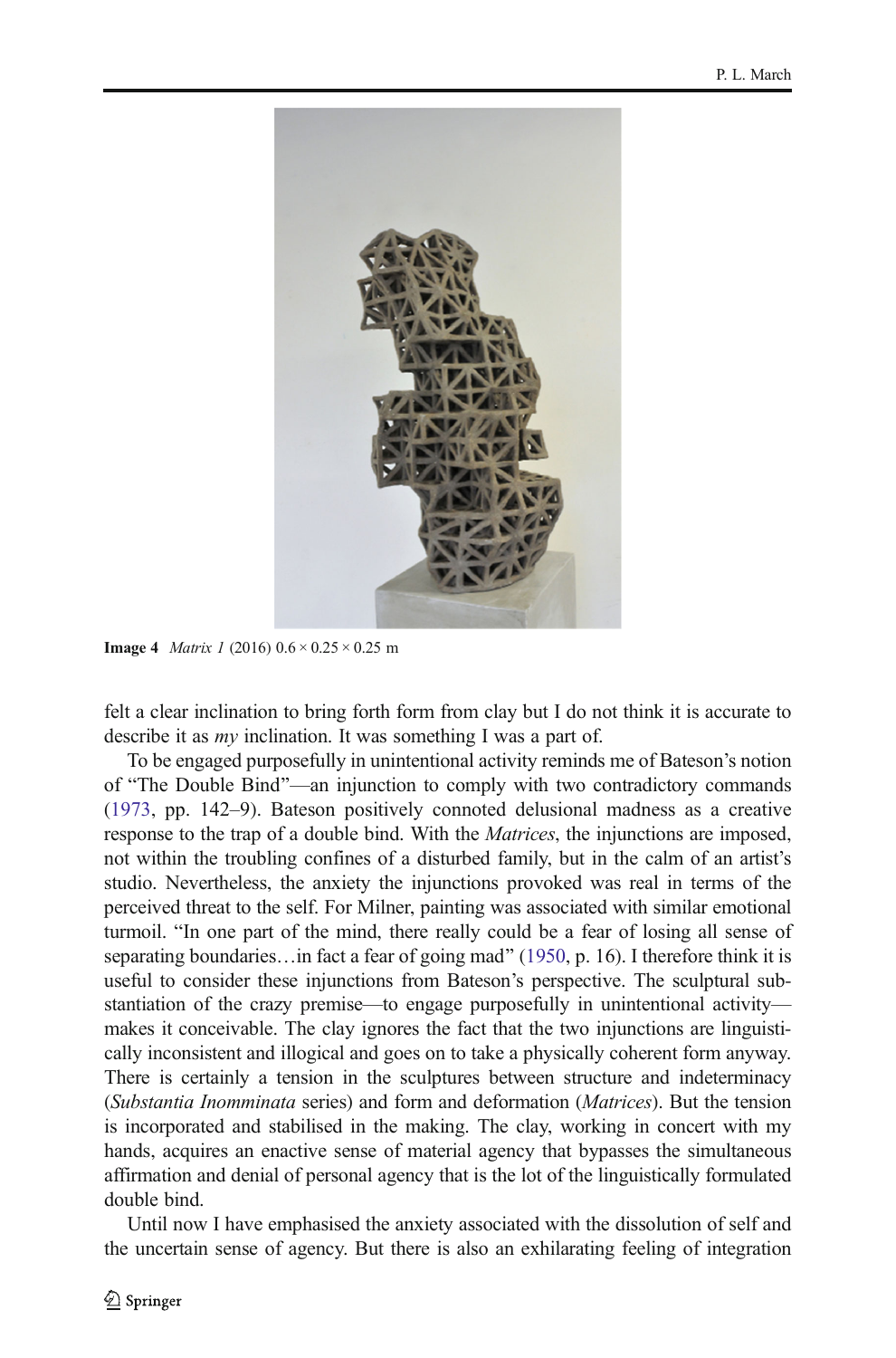with the materials around me. I am not referring to a transcendental or mystical experience here—quite the opposite. I do not leave the material world. I become integrated with it. Milner ([1950](#page-17-0) p. 142) describes a similar experience whilst painting:

B…there occurred, at least sometimes, a fusion into a never-before-known wholeness; not only were the object and oneself no longer felt to be separate, but neither were thought and sensation and feeling and action. All one's visual perceptions…, ideas about the object and action towards it, the movement of one's hand together with the feeling of delight in the 'thusness' of the thing, they all seemed fused into a wholeness of being which was different from anything else that had ever happened to me."

Bennett ([2015](#page-17-0)) shows how art can provide a different perspective on the relationship between the self and the world. In her encounter with irreparably damaged artworks, she notes the hold that these "art-things" still have over her. Their damaged nature reveals something that Bennett says we normally overlook—the power of attributes that belong to the thing itself—colour, shape, texture, rhythm, temporality and materiality. Drawing on her concept of "vibrant matter"  $(2010)$  she argues that these broken things have a life-force which is independent of their human makers. Instead of supporting the view that art-works have human-like personalities, they emphasise that humans have thing-like properties. "The idea is not that things are enchanted with personality but that persons qua materialities themselves participate in impressive thing-like tendencies, capacities, and qualities.^ (p. 96). In these terms, the loss of sense of self might be reformulated as an increasing sensitisation to the thing-like qualities of the body and mind. Art-making as an expression of humanity is also a confrontation with the material nature of humans.

# 8 In Pulverum Speramus and the pedocomparator

As we have seen, the hylomorphic model suggests that an artwork is the physical realisation of an idea or 'visual mental representation'. I have described how, in my experience, art-making does not begin with an idea but is part of a tumbling, rolling hairball of impulses which gathers feelings, memories materials and disruptions to it. Most of the stuff that sticks is indecipherable in the abstract. The factors that may have precipitated art-making activity only become apparent in the course of the activity. I will illustrate this by describing the making of *In Pulverum Speramus* (2015, Image [5\)](#page-13-0).

Here are some associations that became apparent during the making:

- 1) A push-puppet in the shape of a dog and/or possibly "Spotty Dog"—a puppet from the UK 1960's children's television series "The wooden Tops"
- 2) The memory of large, smooth, slate pebbles on beaches on the south coast of England—how each one is simultaneously an individual stone and one of a pile of stones.
- 3) Previous art-works assemblages. e.g.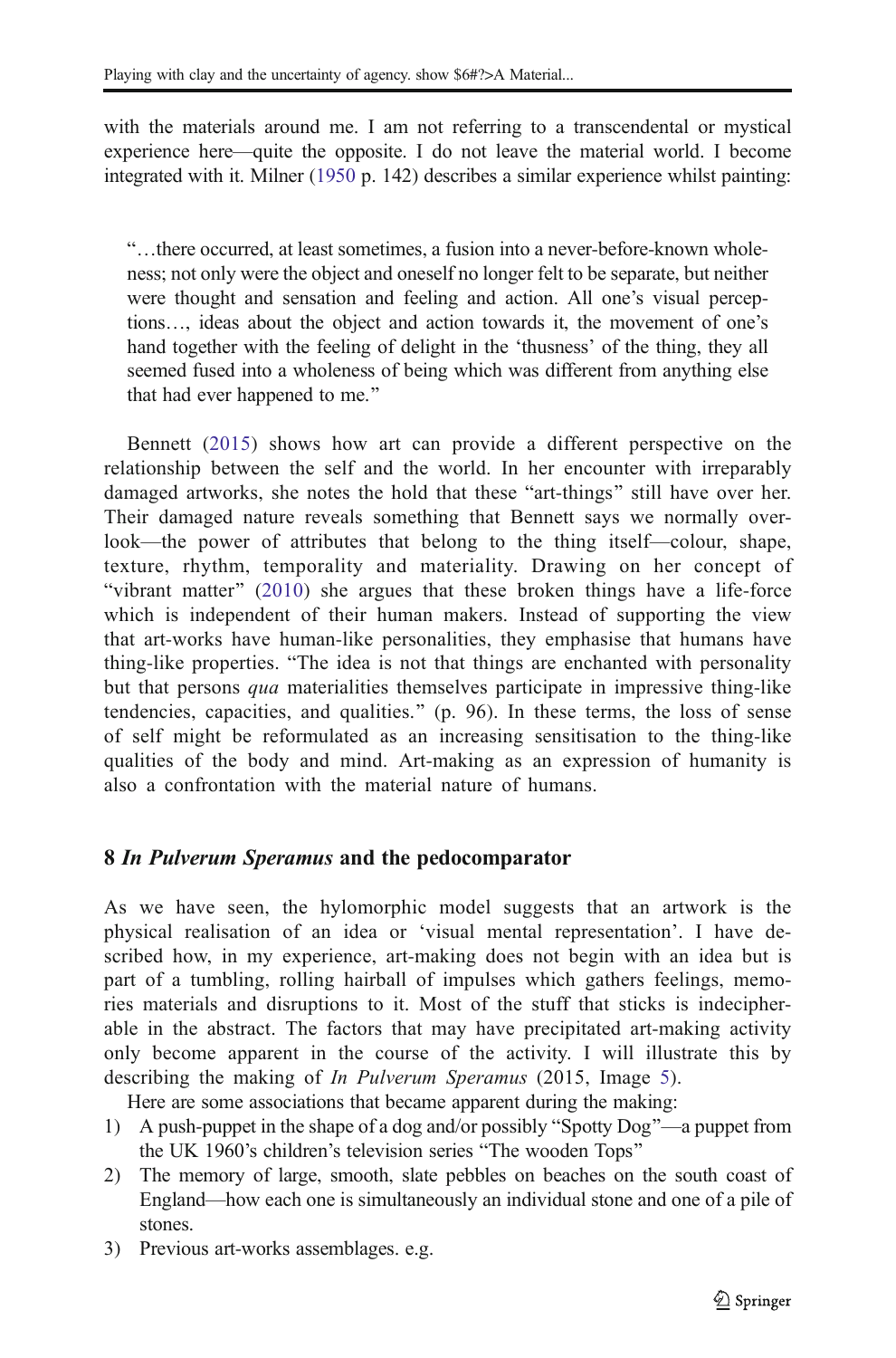<span id="page-13-0"></span>

**Image 5** In Pulvurum Speramus (2015)  $0.35 \times 0.60 \times 0.45$  m

Haploid, Diploid, Polyploid, Mongoloid (Everybody Talkin' 'bout Pop Musik)  $(2010)^2$ Jomon Spider Kit  $(2013)^3$ 

4) Life drawing classes during which, the act of drawing the model would paradoxically and disturbingly collapse the Gestalt of the whole body, creating the perception of the model as a series of body parts.

In the context of the above associations (which, as I have said, manifested themselves only later) I made some sketches. The goal was not to create an external reproduction of an internal visual image. If I already had an image I would not need to draw it. The function of sketching was exploratory—like the search for an interesting pebble or Derrida's drawing hand overtaking his thinking head.

In the next stage I made a clay maquette of each piece. The forms were partly defined by the sketching, but the transformation from 2D to 3D provided another opportunity for creative exploration. If I keep clay humid I can work indefinitely with it until the piece has found the shape it needs. This project was an assemblage of six, separate pieces but, once made, the pieces did not seem to fit well together—experienced as "did not like being together". As a result, I re-modelled several of them until they felt more comfortable in each other's company.

The final assembly is about five times the size of the maquette. Scaling up requires no dimensional transformation but does demand a change in definition. The maquette is like a 3D sketch. It is only as good as is necessary to expose the overall formal relationships, leaving the details and the juxtaposition of sub-parts unresolved. The final pieces are therefore not slavish reproductions but reactions to the experience of modelling the maquette.

There were two final transforms. Once assembled, I found that that, by removing one of the legs, the work became literally and figuratively more open. But while

<sup>&</sup>lt;sup>2</sup> [www.paul-march.com/artwork/3042788-Haploid-Diploid-Polyploid-Mongoloid-Everybody-Talkin-bout-](http://www.paul-march.com/artwork/3042788-Haploid-Diploid-Polyploid-Mongoloid-Everybody-Talkin-bout-Pop-Musik.html)[Pop-Musik.html](http://www.paul-march.com/artwork/3042788-Haploid-Diploid-Polyploid-Mongoloid-Everybody-Talkin-bout-Pop-Musik.html)

<sup>3</sup> [www.paul-march.com/artwork/3303823-jomon-spider-kit.html](http://www.paul-march.com/artwork/3303823-jomon-spider-kit.html)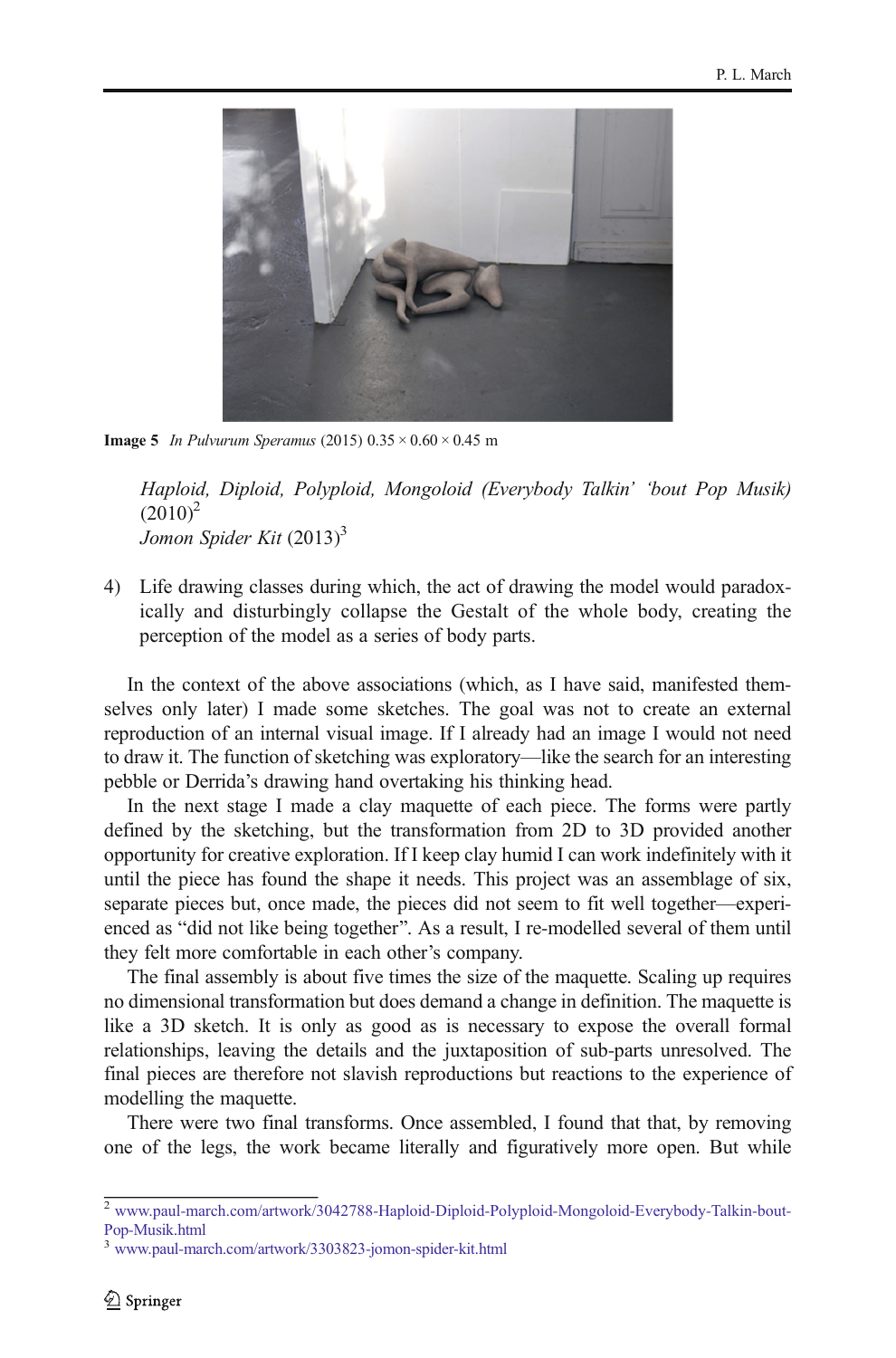looking at the work with a fellow artist we agreed it remained too linear. After a few moments, my colleague bent down and moved the head from the front of the body to the back. With this simple gesture, the work came into its own. She had found the pebble for me.

I now want to show how Latour's description of the transformational powers of the pedocomparator may help us to understand the artistic process better. In "Pandora's Box", Latour ([1999](#page-17-0)) shows how science proceeds by a series of consecutive transformations of matter into concept. He illustrates this by describing the nature and function of the pedocomparator—a tool for charting soil samples.

The pedocomparator is a flat case divided into a grid of cubic containers, each destined to hold a single soil sample. The samples are organised vertically in terms of depth of origin and horizontally in terms of geographical location. The transposition of soil from the ground to the relevant cube corresponds to a transformation of material to sign. The systematic arrangement of samples reveals gradations in colour and shade across the samples. The pedocomparator turns soil into a chart, creating meaning by defining the nature of the interaction between soil researcher and soil. This embodied act of charting helps the researcher choose where to search next.

The soil samples are subjected to further abstractive transformations. A standardised colour coding system (the Munsell code) converts the soil chart into serial numbers. Each number is linked to a location/depth coordinate which can be transposed onto a map of the original terrain. Through this series of transformations, the researcher arrives at a linguistic/numerical description and explanation of soil variation across an area. The emerging words do not resemble or represent the soil or the terrain. The discon-tinuous series of transformations causes the "transubstantiation" (Latour [1999,](#page-17-0) p. 64) of a thing to a sign.

By recording the pathway of transformations, it becomes possible to retrace and reproduce them. Scientific knowledge is thereby rendered credible. But Latour points out that, once scientific knowledge is established, it becomes detached from the pathways of its acquisition, thereby separating knowledge from the matter and activity of its making. Instead of remaining part of the world, knowledge ends up reflecting it. Latour concludes:

We have taken science for a realist painting, imagining that it made an exact copy of the world. The sciences do something else entirely—paintings too, for that matter. Through successive stages they link us to an aligned, transformed, constructed world." ([1999](#page-17-0), p. 79)

Latour's conclusion is consistent with artist Anslem Kiefer's view of the relationship between art and life.

"The artist always takes objects from... the world and transforms them. Once transformed they are no longer there. That is the relationship between life and art.<sup>"</sup> [\(2016](#page-16-0) interview with Laure Adler, 24.45–25.00).

Comparing Latour's description of the transformational powers of the pedocomparator with the making of In Pulverum Speramus highlights three common threads. First, both are defined by a series of clearly definable transformations characterised by the interplay of material and experiential progression. In neither case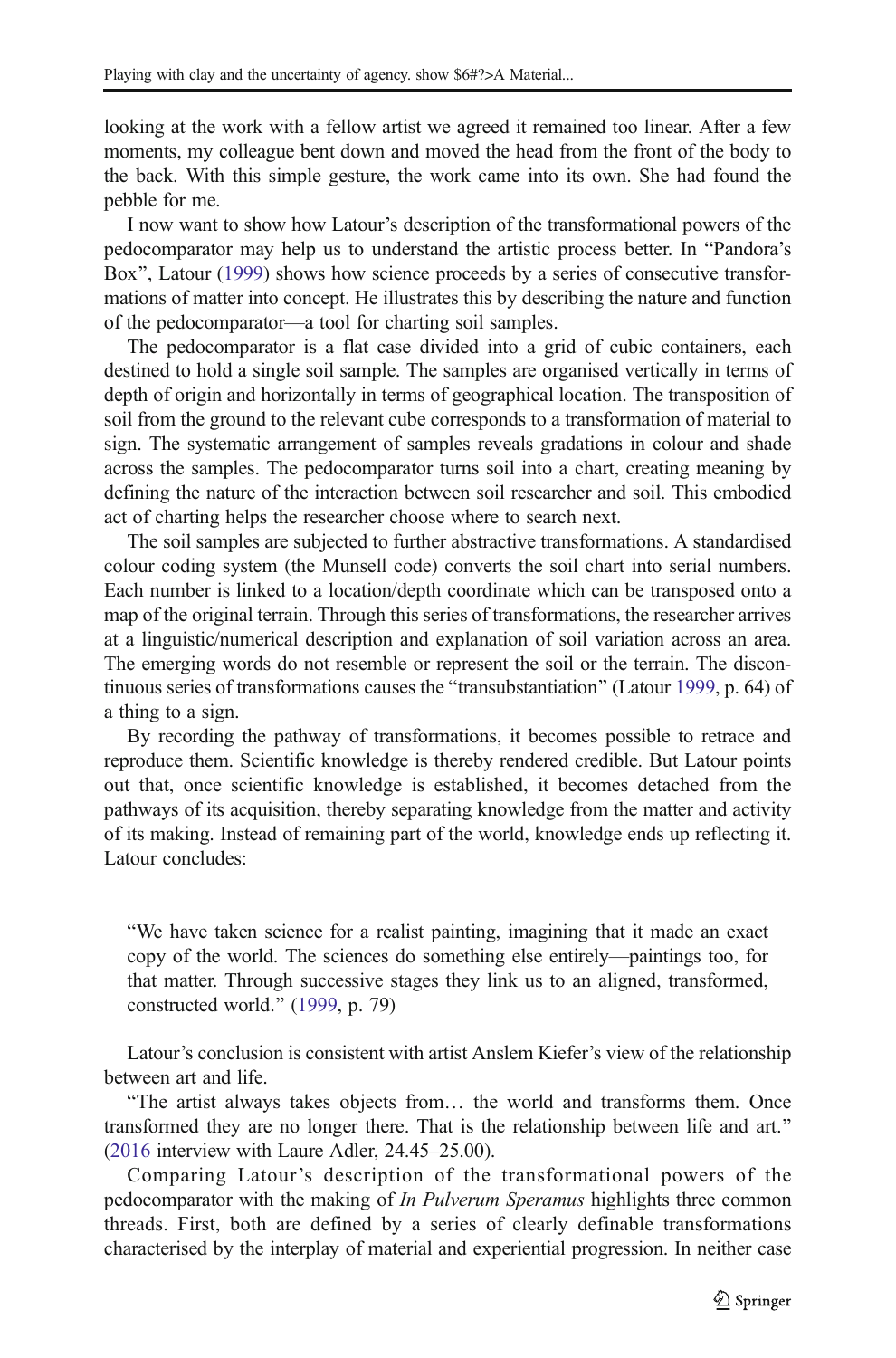can the process of transformation be described as one of objectification. Second, successive transformations are not re-presentations of antecedent materialised concepts. Despite clear associations with the previous manifestations, each transformation is diffractive rather than reflective (Barad [2007](#page-16-0)). Third, both transformational pathways occur under certain constraints. In line with the generally accepted view that science proceeds within an explicitly operationalised framework, the pedocomparator directs and delimits the behaviour of the soil scientist. What may be more surprising is that, contrary to the popular, romantic view that art proceeds by rejecting prosaic modes of operation, these three case studies show that art-making too can be highly constrained, for example by the requirement to create structured indeterminacy, or to work purposefully in the absence of a specific directive, or to create an assembly of things that expresses and remains faithful to a theme that is only apparent as the theme becomes expressed.

But there are also two important differences between the pedocomparator and In Pulverum Speramus. Firstly, the pedocomparator facilitates a process of increasing abstraction and reduction through material transformation. The making of In Pulverum Speramus involves no abstraction, no reduction—only iterative re-materialisation of experience. Secondly, using the pedocomparator does not encourage the user to take a meta-cognitive or meta-emotive stance and his/her subjective experience has only an implicit presence. With In Pulverum Speramus the re-materialisation of experience is, by definition, subjective and meta-emotive.

In Dewey's [\(1934\)](#page-17-0) view, a living organism finds harmony in the world through the rhythmical and predictable interplay of activity and environment. Disruption to harmony presents the organism with a creative possibility. We have seen a similar dynamic regarding Winnicott's ([1953](#page-18-0), [1960\)](#page-18-0) views on the development of thinking. Malafouris [\(2014\)](#page-17-0) describes how creative opportunities occur as the mismatch between expectation and experience increases. In Dewey's view these mismatches provoke an emotional and cognitive reaction focused on the restoration of harmony. Scientific endeavour thrives on the manufacture and resolution of such points of disruption. In order to find solutions, scientists concentrate on situations where the "tension between the matter of observation and of thought is marked^ (p. 14). Artists, on the other hand, are interested, not in solutions, but in "the phase of experience in which union is achieved"  $(p. 14)$ Thus, according to Dewey, artists seek situations of tension and resistance for their own sake. Or perhaps we do it for the sake of creating opportunities for meta-cognitive /meta-emotive diffraction, both for ourselves and for the viewer.

It follows from this that a successful artwork invites the viewer to join and continue the entanglement of mind and matter. It orients the viewer forward in time not backwards. A fired clay sculpture loses the plasticity that gave it such dynamic creative potential in the hands of the artist. To continue working as art, it must find a way of creating a metaplastic relationship with the viewer. A finished artwork is at grave risk of being separated from its generative process. Removing art from the workshop and displaying it in a gallery (perhaps even on a pedestal!) is not conducive to the continuing process of enactive signification. Instead it encourages what Ingold calls a retrospective view ([2014a\)](#page-17-0) in which the sculpture is taken as a clue to the nature of the mind of the artist. I wrote this paper, in part, as a way of trying to avoid this. By becoming case studies, the ceramic lumps I describe undergo yet another transformation. This time, like the soil samples in the pedocomparator, the transformation is abstractive.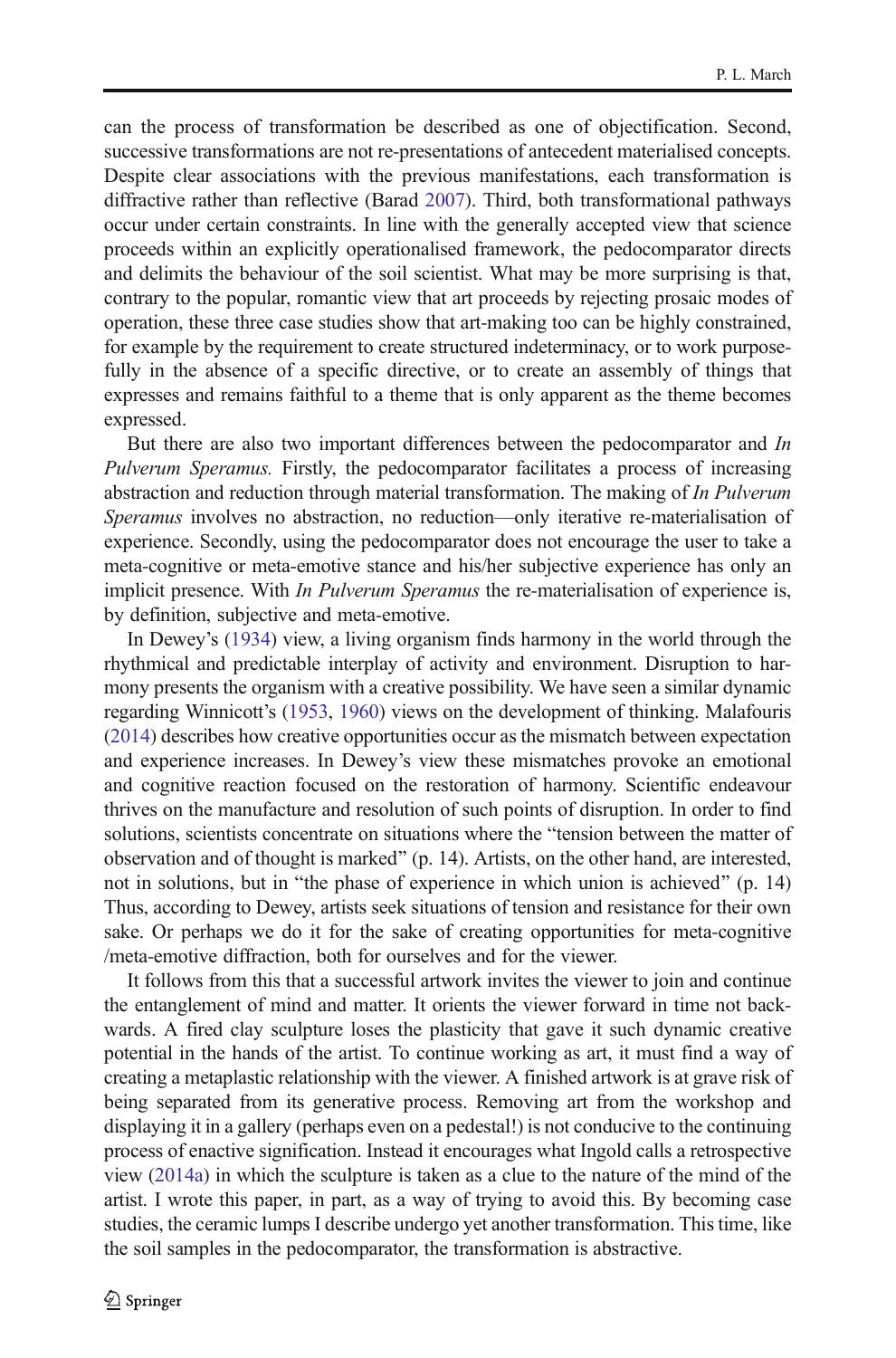# <span id="page-16-0"></span>9 Conclusion

Whilst sculpting it feels to me that agency and creativity are not personal attributes but emerge out of the act of sculpting. When I monitor my sense of agency closely I get a confused, conflicting picture, but the overall sense is one in which I am in a creative partnership with clay. This sense is consistent with the creative process proposed by MET but is at variance with the hylomorphic model. The experience of sculpting is a disturbing one because the boundaries of the world and myself become transient, unstable and incomplete. I suggest that disturbing emotions may be an inevitable part of a process of enactive signification—part of the pleasure and of the pain. Extending Malafouris' notion of meta-cognition, I suggest that the sensuous plasticity of clay invites me to take a meta-emotive position and that playing with clay has the potential to be used as a tool to investigate the emotional parameters of material engagement.

I have described how enactive signification is associated with an anterospective viewpoint. By attending to the emerging sense of agency I feel on the cusp of—almost tripping into—an unfolding future. There is more work to do here in relating this sense of being implicated in the creation of *durée* with Chemero's ([2016\)](#page-17-0) notion of sensory motor empathy (an implicit, synergistic motor and perceptual linking between things and people) and Malafouris' notion of 'creative thinging'—"a species" capacity for inventiveness that is inseparable from the capacity to affect and be affected through movement and sensation from the phenomenal qualities of the materials that surrounds us.^ [\(2014](#page-17-0), p. 144).

In particular, I think it is worth investigating the connection between creativity and surprise. As long as I remain within this "unfolding, future-durée" my expectations disappear to be replaced by materially-anchored predictions. By this I mean that the recognition of creative change becomes embedded within the act of creation itself and so is no longer experienced with surprise. Within this regime, the experience of surprise (even delightful surprise) becomes a sign that I have moved out of the creative flow in order to observe it. In practical terms this means that these days I stop sooner that I would have done in the past. I used to think that, by pushing things a little further, I would finish something. Now, if the clay and I are working well together we tend to have already stopped before I have thought of doing so.

Acknowledgements I am grateful to Frederic Vallee-Tourangeau and the two anonymous reviewers for their helpful comments on a previous draft.

Open Access This article is distributed under the terms of the Creative Commons Attribution 4.0 International License (http://creativecommons.org/licenses/by/4.0/), which permits unrestricted use, distribution, and reproduction in any medium, provided you give appropriate credit to the original author(s) and the source, provide a link to the Creative Commons license, and indicate if changes were made.

#### **References**

- Adler, L. (2016). Interview with Anselm Kiefer. Hors-Champs, France Culture, 11.1.2016, [https://www.](https://www.franceculture.fr/emissions/hors-champs/anselm-kiefer-12) [franceculture.fr/emissions/hors-champs/anselm-kiefer-12](https://www.franceculture.fr/emissions/hors-champs/anselm-kiefer-12). March, P. (quote trans).
- Bandura, A. (2006). Toward a psychology of human agency. Perspectives on Psychological Science, 1(2), 164–180.
- Barad, K. (2007). Meeting the Universe Halfway: Quantum physics and the entanglement of matter and meaning. Durham: Duke University Press.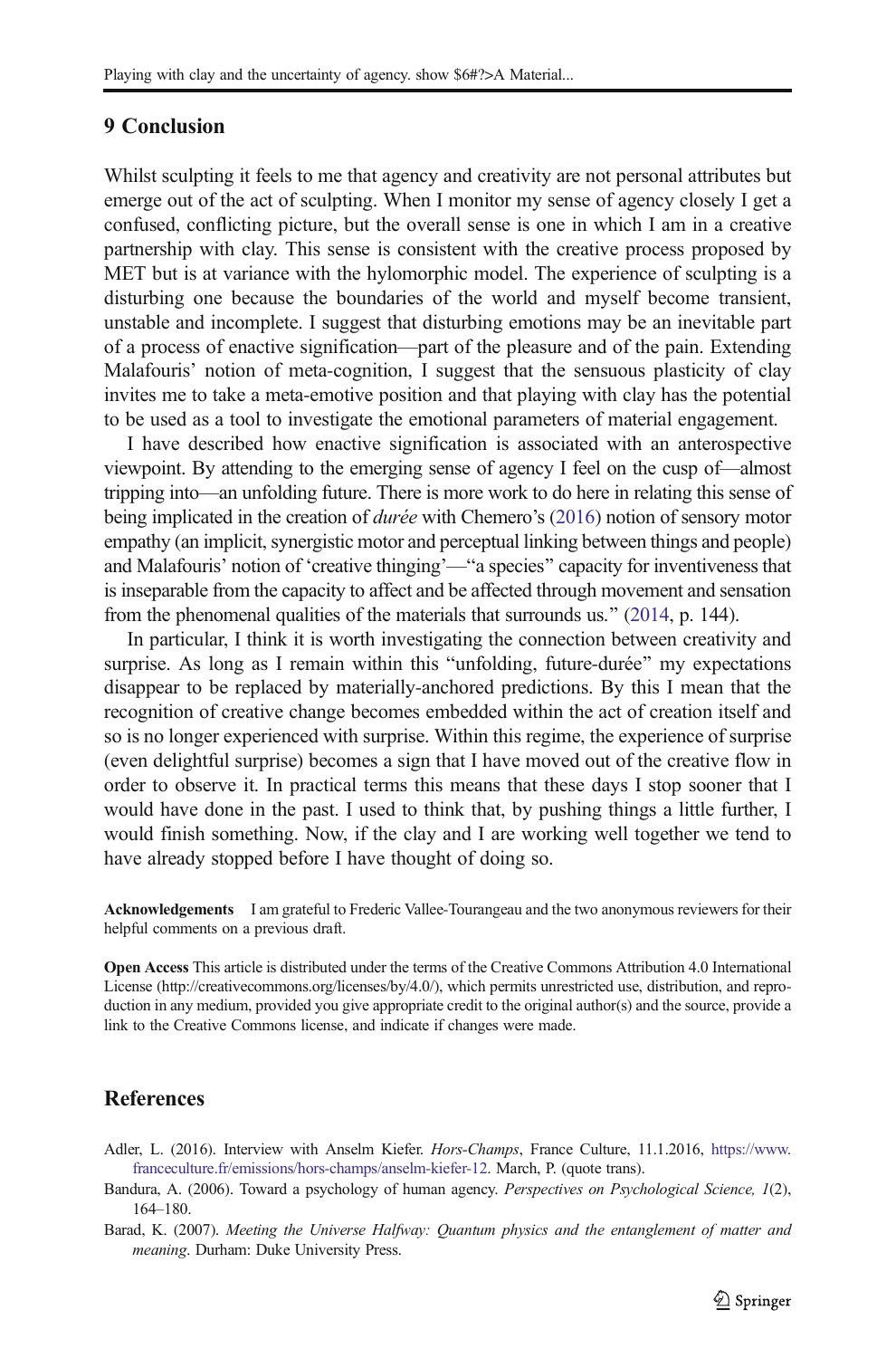- <span id="page-17-0"></span>Barandiaran, X. E., Di Paolo, X., & Rohde, M. (2009). Defining agency: individuality, normativity, asymmetry, and spatio-temporality in action. Adaptive Behavior, 17(5), 367–386.
- Bateson, G. (1973). Steps to an ecology of mind: Collected essays in anthropology, psychiatry, evolution and epistemology. London: Paladin.
- Bennet, J. (2010). Vibrant matter: A political ecology of things. Durham: Duke University Press.

Bennett, J. (2015). Encounters with an art-thing. Evental Aesthetics, 3(3), 91–110.

- Benveniste, E. (1971). Active and middle voice in the verb. In É. Benveniste (Ed.), Problems in general linguistics. Meek, M.E. (trans.). Coral Gables: University of Miami Press.
- Bion, W. R. (1967). Second thoughts. London: William Heinemann Reprinted London: Karnac Books, 1984.
- Bion, W. R. (1970). Attention and Interpretation. A scientific approach to insight in psycho-analysis and groups. London: Tavistock Reprinted London: Karnac Books, 1984.
- Boden, M. A. (1994). What is creativity? In M. A. Boden (Ed.), Dimensions of creativity. Cambridge: MIT Press. Boden, M. A. (2004). The creative mind: Myths and mechanisms (2nd ed.). London: Routledge.
- Chemero, A. (2016). Sensorimotor empathy. Journal of Consciousness Studies, 23(5–6), 138–152.
- Clark, A., & Chalmers, D. J. (1998). The extended mind. Analysis, 58(1), 7–19.
- Derrida, J. (1993). Memoirs of the blind: The self-portrait and other ruins. Chicago: Chicago University Press trans P.-A Brault & M. Nass.
- Dewey, J. (1934). Art as experience. London: Penguin.
- Dow, J. M. (2017). Just doing what I do: on the awareness of fluent agency. Phenomenology and the Cognitive Sciences, 16(1), 155-177.
- Fors, V., Bäckström, A., & Pink, S. (2013). Multisensory emplaced learning: resituating situated learning in a moving world. Mind, Culture, and Activity, 20(2), 170–183.
- Gallagher, S., & Miyahara, K. (2012). Neo- pragmatism and enactive intentionality. In J. Schulkin (Ed.), Action, perception and the brain (pp. 117–146). Basingstoke: Palgrave-Macmillan.
- Gell, A. (1998). Art and agency: An anthropological theory. Oxford: Clarendon Press.
- Hirst, D. (2012). <http://www.damienhirst.com/video/2012/thoughts-work-life> (15-15:30).
- Hodder, I. (2012). Entangled: An archaeology of the relationships between humans and things. Chichester: Wiley-Blackwell.
- Hogan, S., & Pink, S. (2010). Routes to interiorities: art therapy and knowing in anthropology. Visual Anthropology, 23, 158–174.
- Humphrey, N. (1998). Cave art, autism, and the evolution of the human mind. Cambridge Archaeological Journal, 8(2), 165–191.
- Ingold, T. (2010). The textility of making. Cambridge Journal of Economics, 34, 91–102.

Ingold, T. (2013). Making: Anthropology, archaeology, art and architecture. Abingdon: Routledge.

Ingold, T. (2014a). The creativity of undergoing. Pragmatics and Cognition, 22(1), 124–139.

Ingold, T. (2014b). That's enough about ethnography! HAU: Journal of Ethnographic Theory, 4(1), 383–395. Keats, J. (1817). <http://keats-poems.com/to-george-and-thomas-keats-hampstead-december-22-1817/>.

- Latour, B. (1996). On actor-network theory: a few clarifications. Soziale Welt, 47(4), 369-381 Retrieved from <http://www.jstor.org/stable/40878163>.
- Latour, B. (1999). Pandora's hope. Essays on the reality of science studies. Cambridge: Harvard University Press. Le Witt, S. (1967). Paragraphs on conceptual. Art Artforum, 5(10), 79–83.
- Malafouris, L. (2007). Before and beyond representation: Towards an enactive conception of the Palaeolithic
- image. In C. Renfrew & I. Morley (Eds.), *Image and imagination:* A global history of figurative representation (pp. 289–302). Oxford: Oxbow Books.

Malafouris, L. (2008a). At the Potter's wheel: An argument for material agency. In C. Knappett & L. Malafouris (Eds.), Material agency: Towards a non-anthropocentric perspective (pp. 19–36). New York: Springer.

Malafouris, L. (2008b). Between brains, bodies and things: tectonoetic awareness and the extended self. Philosophical Transactions of the Royal Society B: Biological Sciences, 363(1499), 1993–2002.

- Malafouris, L. (2011). Enactive discovery: The aesthetic of material engagement. In R. Manzotti (Ed.), Situated aesthetics: Art beyond the skin (pp. 123–141). Exeter: Imprint Academic.
- Malafouris, L. (2013). How things shape the mind: A theory of material engagement. Cambridge: MIT Press.
- Malafouris, L. (2014). Creative thinking: the feeling of and for clay. Pragmatics & Cognition, 22(1), 140–158.
- Malafouris, L. (2015). Metaplasticity and the primacy of material engagement. Time and Mind, 8(4), 351–371.

Malafouris, L. & Koukouti, M. D. (2017). More than a body: A material engagement approach. In C. Meyer,

J. Streeck & J. Scott Jordan (pp. 289–301). Intercorporality: Emerging socialities in interaction. Published to Oxford Scholarship Online: August 2017.

March, P. (2015). Unpublished interview.

Milner, M. (1950). On not being able to paint. Madison: International Universities Press.

Palmer, S. E. (1999). Vision science: Photons to phenomenology. Cambridge: MIT.